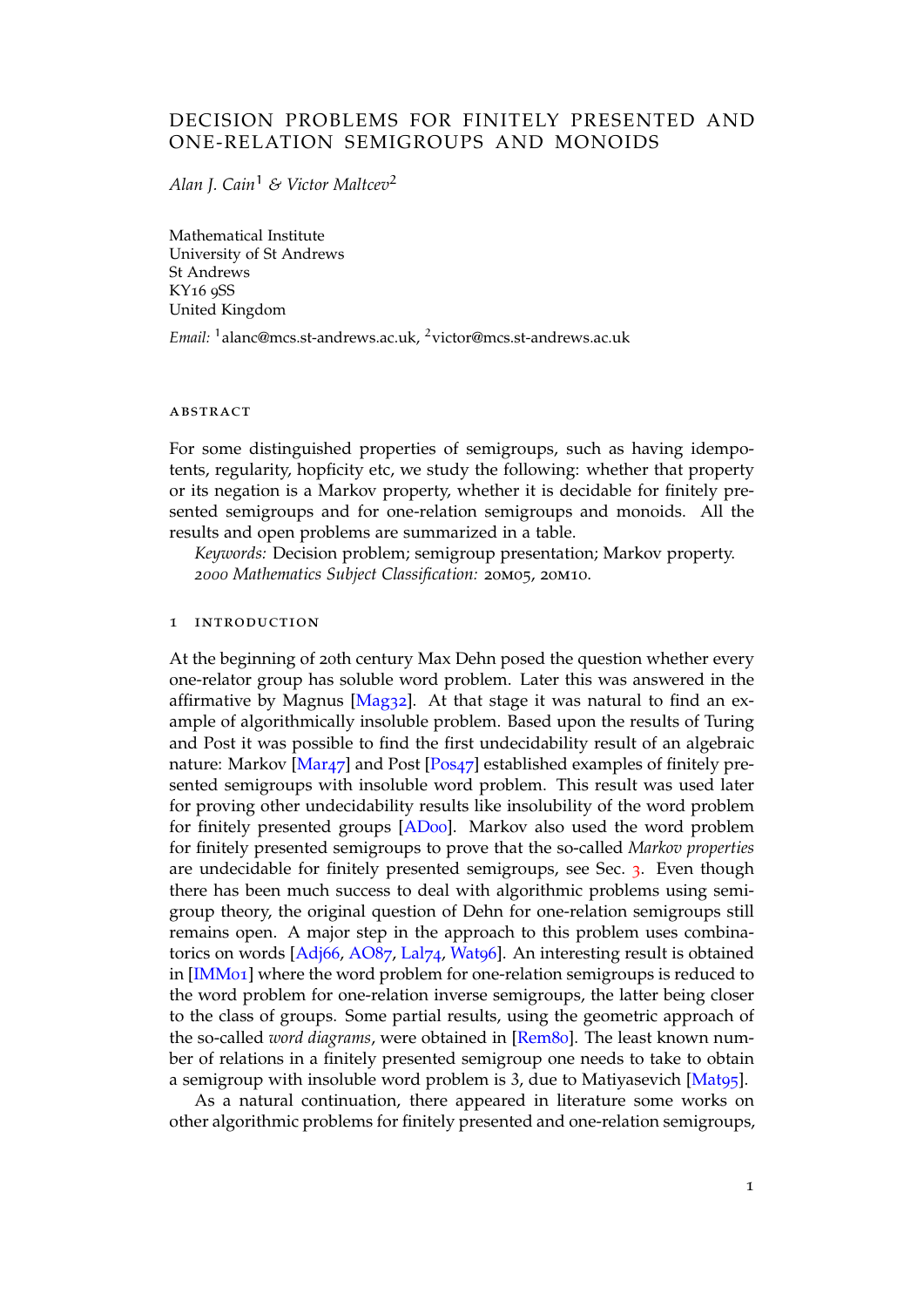with greater emphasis on the latter. It was proved by Adian [Adj66] that cancellativity is decidable for one-relation semigroups. Lallement  $\left[\text{La}|\gamma_4\right]$  showed that it is decidable whether a one-relation semigroup has idempotents (we reprove this result in another fashion in Sec. 7). Zhang [Zha91, Zha92] proved partial results for the conjugacy problem for one-relation mo[noids.](#page-20-1)

In this paper we do the following. We construct a list of ['distin](#page-21-3)guished' properties for semigroups. For each property from this list we ask whether it or its negation is a Markov property. If so [th](#page-6-0)en this p[roperty](#page-21-7) [is und](#page-21-8)ecidable for finitely presented semigroups. If neither the property nor its negation is a Markov property (or we do not know the answer to these) then we use a certain type construction to prove that it is undecidable for finitely presented semigroups, with exception of only one property among those we consider. (The exception is the property of that every element in a semigroup is decomposable.) After that we ask whether this property is decidable for one-relation semigroups and one-relation monoids. For some properties like 'having an identity' this clearly should be separated between semigroup and monoid cases. The summary of results we put into Table 1.

We aim in this paper not only to prove some new results on decidability problems for finitely presented and one-relation semigroups, but also to survey already existing results in the area.

#### 2 preliminaries

Let A be a finite alphabet and  $\mathcal{R} \subseteq A^+ \times A^+$  a relation on the free semigroup  $A^+$ . By  $\mathfrak{R}^{\#}$  we denote the congruence on  $A^+$  generated by  $\mathfrak{R}$ , so that  $\mathrm{Sg}\langle A \mid \mathfrak{R} \rangle$ presents the semigroup [isomorphic to]  $A^+/\mathfrak{R}^*$ . Similarly, Mon $\langle A \mid \mathfrak{R} \rangle$  presents the monoid isomorphic to  $A^*/\mathfrak{R}^{\#}$ , where  $\mathfrak R$  is now viewed as a relation on the free monoid A*<sup>∗</sup>* . The identity of the free monoid A*<sup>∗</sup>* , the empty word, we will denote throughout by  $\varepsilon$ . To avoid ambiguity, we also make a distinction between a word  $u \in A^*$  and the element  $\overline{u}$  it represents in the correspondent semigroup or monoid given by a presentation. So that  $u = v$  will mean that u and v are equal as words; and  $\overline{u} = \overline{v}$  will mean that u and v represent the same element of the semigroup (and may or may not be distinct as words). By *trivial relations* in a presentation we will mean pairs (w, w) for w *∈* A*<sup>∗</sup>* . We assume that the reader is familiar with the basic knowledge of semigroup presentations, for further background we refer the reader to [Ruš95] and [Hig92].

The set of natural numbers  $\mathbb N$  is assumed *not* to contain 0; the semigroup free product is denoted by *∗*<sub>S</sub> and the monoid free product by *∗*<sub>M</sub>. We will use later the fact that if  $S = Sg \langle A | R \rangle$  and  $T = Sg \langle B | Q \rangle$ , then  $S *_{S} T =$  $Sg\langle A, B | \mathcal{R}, \mathcal{Q}\rangle$ , and that the same holds for monoid free [product](#page-21-9)s.

## 3 markov properties

<span id="page-1-0"></span>In studying whether a given property is decidable for finitely presented semigroups, it turns out to be useful to know if it is a so-called Markov property, as such properties are undecidable for finitely presented semigroups. (By a 'property of semigroups' we mean those properties that are preserved under isomorphisms.) In most cases it is easy to check whether a particular property is a Markov property: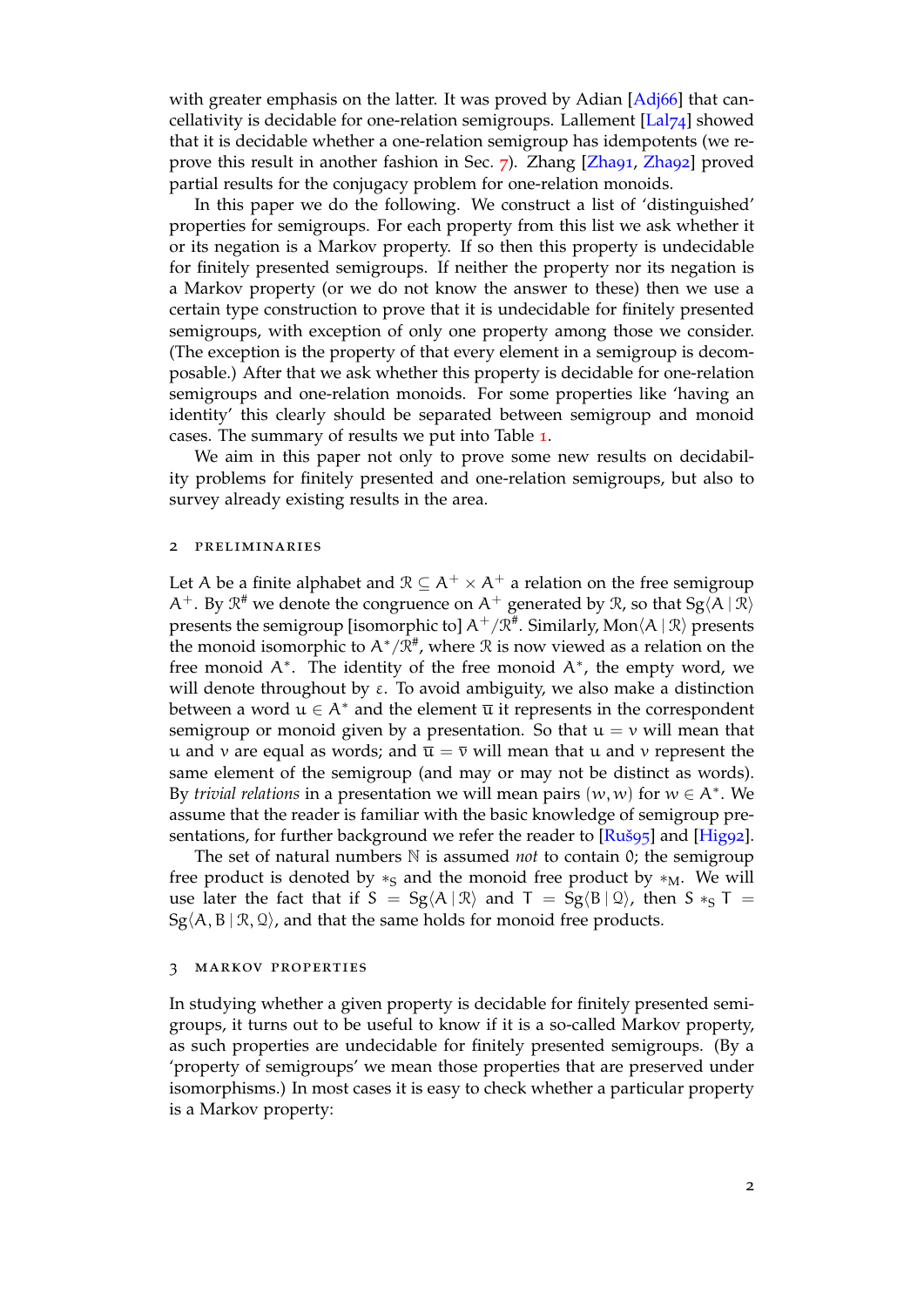Table 1: Shows, for particular properties of semigroups, whether it or its negation is a Markov property and whether it is decidable for general finitely presented semigroups and one-relation semigroups. [In each column: Table 1: Shows, for particular properties of semigroups, whether it or its negation is a Markov property and whether it is decidable for general finitely presented semigroups and one-relation semigroups. [In each column:  $Y = Yes$ ,  $N = No$ ,  $? = Unknown;$  in the decidability columns:  $T =$  Always true,  $F =$  Always false].

|                             | MARKOV PROPERTY                                                                                                          |                                                          |                                                  | <b>DECIDABLE</b>                                                           |                                                                              |
|-----------------------------|--------------------------------------------------------------------------------------------------------------------------|----------------------------------------------------------|--------------------------------------------------|----------------------------------------------------------------------------|------------------------------------------------------------------------------|
| <b>LE XLIEDALE</b>          | æ                                                                                                                        | مهر                                                      | FIN. PRES.                                       | <b>ONE-RELATION</b>                                                        |                                                                              |
|                             |                                                                                                                          |                                                          |                                                  | SEMIGROUP                                                                  | NONOID                                                                       |
| Finiteness                  | Re. 4.1                                                                                                                  | 3.3<br>Ë.<br>$\mathsf{\Sigma}$                           | 3.2<br>É.<br>$\overline{Z}$                      | (Pr. 4.2)                                                                  | (Pr. 4.2)                                                                    |
| $S^2 = S$                   | $Z\bar{Z}$                                                                                                               | ZZ                                                       | $\mathsf{X}$                                     |                                                                            |                                                                              |
| Having an identity          |                                                                                                                          |                                                          | (Pr. 5.1)<br>(Pr. 6.3)<br>(Pr. 6.4)<br>ZZ        |                                                                            |                                                                              |
| Having a zero               | $\overline{z}$                                                                                                           | $\overline{Z}$                                           |                                                  |                                                                            |                                                                              |
| Having idempotents          | (Re. 5:2)<br>(Pr. 6.1)<br>(Pr. 6.2)<br>(Pr. 6.3)<br>(Pr. 8.10)<br>(Pr. 8.10)<br>(Pr. 8.1)<br>(Pr. 8.1)<br>$\overline{Z}$ | $(Re, 5.2)$<br>$(Pr, 6.1)$<br>$(Pr, 6.2)$<br>$(Trivial)$ | $(Th. 3.2)$<br>$(Th. 3.2)$<br>$\mathsf{Z}$       | (Pr. 5.1)<br>(Cr. 6.5)<br>(Co. 6.7)<br>(Ch. 7.2)<br>(Pr. 8.7)<br>(Re. 8.11 | (Re. 5.2)<br>(By def.)<br>(Br. 6.6)<br>(Pr. 8.5)<br>(Pr. 8.12)<br>(Pr. 8.12) |
| Being a group               |                                                                                                                          | (Th. 3.3)<br>$\overline{Z}$                              | 3.2<br>ZZ                                        |                                                                            |                                                                              |
| Group-embeddability         |                                                                                                                          | (Th. 3.3)<br>$\overline{z}$                              | (Th. 3.2)                                        |                                                                            |                                                                              |
| Cancellativity              | $\overline{\mathsf{r}}$                                                                                                  | (Th. 3.3)<br>$\mathsf{Z}$                                | (Th. 3.2)<br>(Th. 3.2)                           | 8.11)                                                                      |                                                                              |
| Non-trivial subgroup        | $\overline{Z}$                                                                                                           | (Trivial)<br>$\mathsf{X}$                                | 3.2<br>Z Z Z                                     |                                                                            |                                                                              |
| Being inverse               |                                                                                                                          | (Th. 3.3)<br>$\mathsf{Z}$                                | $(Th. 3.2)$<br>$(Th. 3.2)$<br>$(Pr. 8.3)$        | (Pr. 8.9)                                                                  |                                                                              |
| Orthodoxy                   | $8_{.1}$ )<br>(Pr.                                                                                                       | 3.3<br>$(Th. 3.3)$<br>$(Pr. 8.2)$<br>$\mathsf{Z}$        | ZZ                                               |                                                                            |                                                                              |
| Regularity                  |                                                                                                                          | $\mathsf{Z}$                                             |                                                  | (Pr. 8.4)                                                                  |                                                                              |
| min <sub>R</sub>            | $\overline{\mathsf{r}}$                                                                                                  | 3.3<br>$\overline{\mathbf{E}}$                           | Z                                                | $(C_0, 9.3)$                                                               | (Pr. 9.2)                                                                    |
| Right-stability             | $(\Pr. 9.1)$ (Pr. 9.1)<br>$\overline{\phantom{0}}$                                                                       | (Th. 3.3)<br>$\mathsf{Z}$                                | $(Th. 3.2)$<br>$(Th. 3.2)$<br>$(Pr. 10.2)$<br>ZZ |                                                                            |                                                                              |
| $\mathcal{J} = \mathcal{D}$ |                                                                                                                          | Pr. 10.1<br>$\mathsf{Z}$                                 |                                                  |                                                                            |                                                                              |
| Being the bicyclic monoid   | (Re. 11.3)<br>$\overline{\phantom{0}}$                                                                                   | 3.3<br>$\overline{E}$                                    | $(Th. 3.2)$<br>$(Pr. 11.2)$<br>$\mathsf{Z}$      | $F$ (Co. 11.5)                                                             | (Pr. 11.4)                                                                   |
| Being a BR-ext.             | (Pr. 11.1)<br>$\overline{z}$                                                                                             | 11.1<br>(Pr.                                             | ZZ                                               | F(Co. 11.5)                                                                |                                                                              |
| Simplicity                  | (Pr. 12.1)<br>$\overline{z}$                                                                                             | Pr 12.1<br>$\mathsf{Z}$                                  | (Pr. 12.2)                                       | $(C_0, 12.6)$                                                              |                                                                              |
| Bisimplicity                |                                                                                                                          | 12.1<br>(Pr.                                             | $(Co. 12.5)$<br>(Pr. 12.4)<br>$\mathsf{Z}$       | $(C_0, 12.6)$                                                              |                                                                              |
| Semisimplicity              | (Pr. 12.3<br>$\overline{Z}$                                                                                              | 12.3<br>(Pr.<br>$\mathsf{Z}$                             |                                                  |                                                                            |                                                                              |
| Proper direct product       | $\begin{array}{l} \text{(Pr. 13.1)} \\ \text{(Pr. 14.1)} \\ \text{(Pr. 15.1)} \end{array}$<br>$\overline{z}$             | 13.1<br>(Pr.<br>$\mathsf{Z}$                             | (Pr. 13.2)<br>ZZZZ                               | $(Pr. 13.3)$<br>(Pr. 14.4)<br>$\overline{\phantom{1}}$                     |                                                                              |
| Proper free product         | $\mathsf{Z}$                                                                                                             | 14.1<br>(Fr.<br>$\mathsf{Z}$                             | $(Pr. 14.3)$<br>$(Pr. 15.2)$                     |                                                                            |                                                                              |
| Hopficity                   | $\overline{Z}$                                                                                                           | 15.1<br>.<br>Er<br>$\overline{z}$                        |                                                  |                                                                            |                                                                              |
| Residual finiteness         | 16.1<br>(Pr.<br>$\overline{\phantom{0}}$                                                                                 | 3.3<br>É<br>$\overline{Z}$                               | 3.2<br>Ė<br>$\overline{Z}$                       |                                                                            |                                                                              |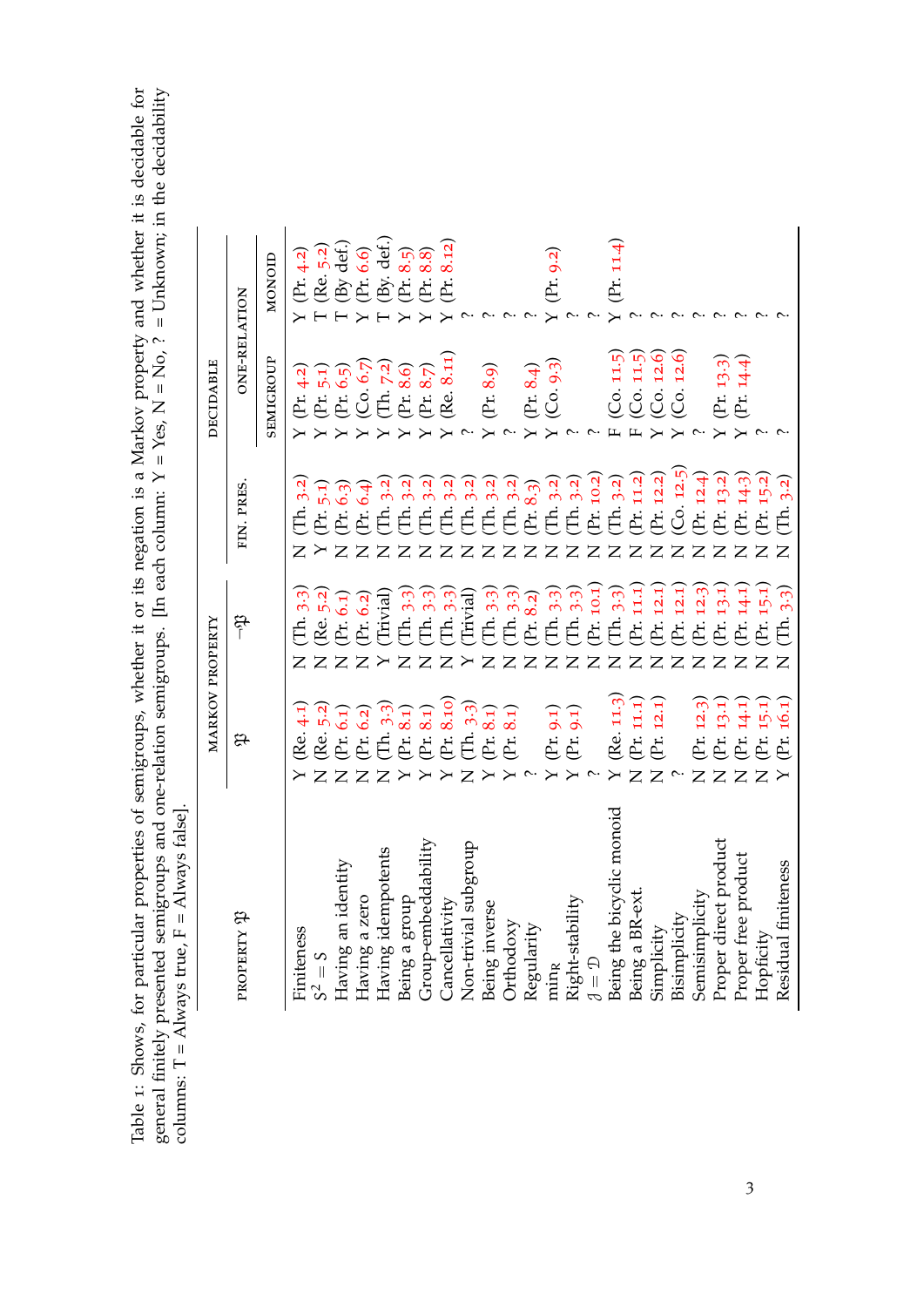DEFINITION 3.1. Let  $\mathfrak P$  be a property of semigroups. Then  $\mathfrak P$  is a *Markov property* if it satisfies the following three conditions:

- 1. There exists a finitely presented semigroup  $S_1$  with property  $\mathfrak{P}$ .
- 2. There exists a finitely presented semigroup  $S_2$  that does not embed into any finitely presented semigroup with property  $\mathfrak{P}$ .

The following theorem is folklore: the Markov properties are undecidable for finitely presented semigroups. The way *how* it is proved will help us later to prove undecidability results for finitely presented semigroups, so we include a sketch proof for the monoid case.

Theorem 3.2 ([BO93, Theorem 7.3.7]). *Let* P *be a property of semigroups, and suppose that either*  $\mathfrak P$  *or*  $\neg \mathfrak P$  *is a Markov property. Then*  $\mathfrak P$  *is undecidable for finitely presented semigroups.*

<span id="page-3-1"></span>*Proof of* 3.2. Let  $\mathfrak P$  [be](#page-20-5) a Markov property and let S<sub>1</sub> and S<sub>2</sub> be two monoids as in Definition  $3.1$ . Take any finitely presented monoid T with undecidable word problem. Set  $S = T *_{M} S_2$ . The monoid S has undecidable word problem and does not have property  $\mathfrak P$ . Also S is a finitely presented monoid: let  $S = \text{Mon}\langle A | R \rangle$  be any finite presentation for S. Now for arbitrary  $u, v \in A^*$ define

$$
S_{u,v} = Mon \langle A, c, d \, | \, \mathcal{R}, (cud, \epsilon), (acvd, cvd) \quad (\forall a \in A \cup \{c, d\}) \rangle . \tag{3.1}
$$

<span id="page-3-2"></span>The monoid  $S_{u,v}$  satisfies the following two conditions: if  $\overline{u} = \overline{v}$ , then  $S_{u,v}$  is trivial; if  $\overline{u} \neq \overline{v}$  then S<sub>2</sub> embeds into S<sub>u,v</sub> and so S<sub>u,v</sub> does not have property  $\mathfrak{P}.$ 

Thus whether the monoid  $S_1 *_{M} S_{u,v}$  has property  $\mathfrak P$  is equivalent to whether  $\bar{u} = \bar{v}$ . All the constructions used are effective, so the word problem reduces to the problem of deciding  $\mathfrak{P}$ : thus  $\mathfrak{P}$  is undecidable.

If  $\neg \mathfrak{P}$  is a Markov property, the result follows from the same proof on noting that  $\mathfrak P$  is decidable if and only if  $\neg \mathfrak P$  is decidable.

Notice that the construction  $(3.1)$  appears in some other branches of mathematics, e.g. using it, Bernhard Neumann proved that every existentially closed monoid has only two congruences [LS77, Chapter IV]. Constructions of this type will be a principal tool for proving undecidability results for finitely presented semigroups later in the [pape](#page-3-2)r.

The following theorem, althoug[h not d](#page-21-10)ifficult, does not seem to have been explicitly stated hitherto:

**THEOREM** 3.3. Let  $\mathfrak{P}$  *be a property of semigroups. Then at most one of*  $\mathfrak{P}$  *and*  $\neg \mathfrak{P}$  *is a Markov property.*

<span id="page-3-0"></span>*Proof of* 3.3. Suppose  $\mathfrak P$  and  $\neg \mathfrak P$  are both Markov properties. Then there exists a finitely presented semigroup S that does not embed into any finitely presented  $\mathfrak P$ -semigroup and a finitely presented semigroup T that does not embed into any finitely presented semigroup that is  $\neg \mathfrak{P}$ . Both S and T embed into S <sup>∗</sup>S T, which is finitely presented; thus S <sup>∗</sup>S T can be neither β nor  $\neg \mathfrak{P}$ . This is a contradiction, so at least one of  $\mathfrak{P}$ ,  $\neg \mathfrak{P}$  fails to be a Markov property.  $\sqrt{3.3}$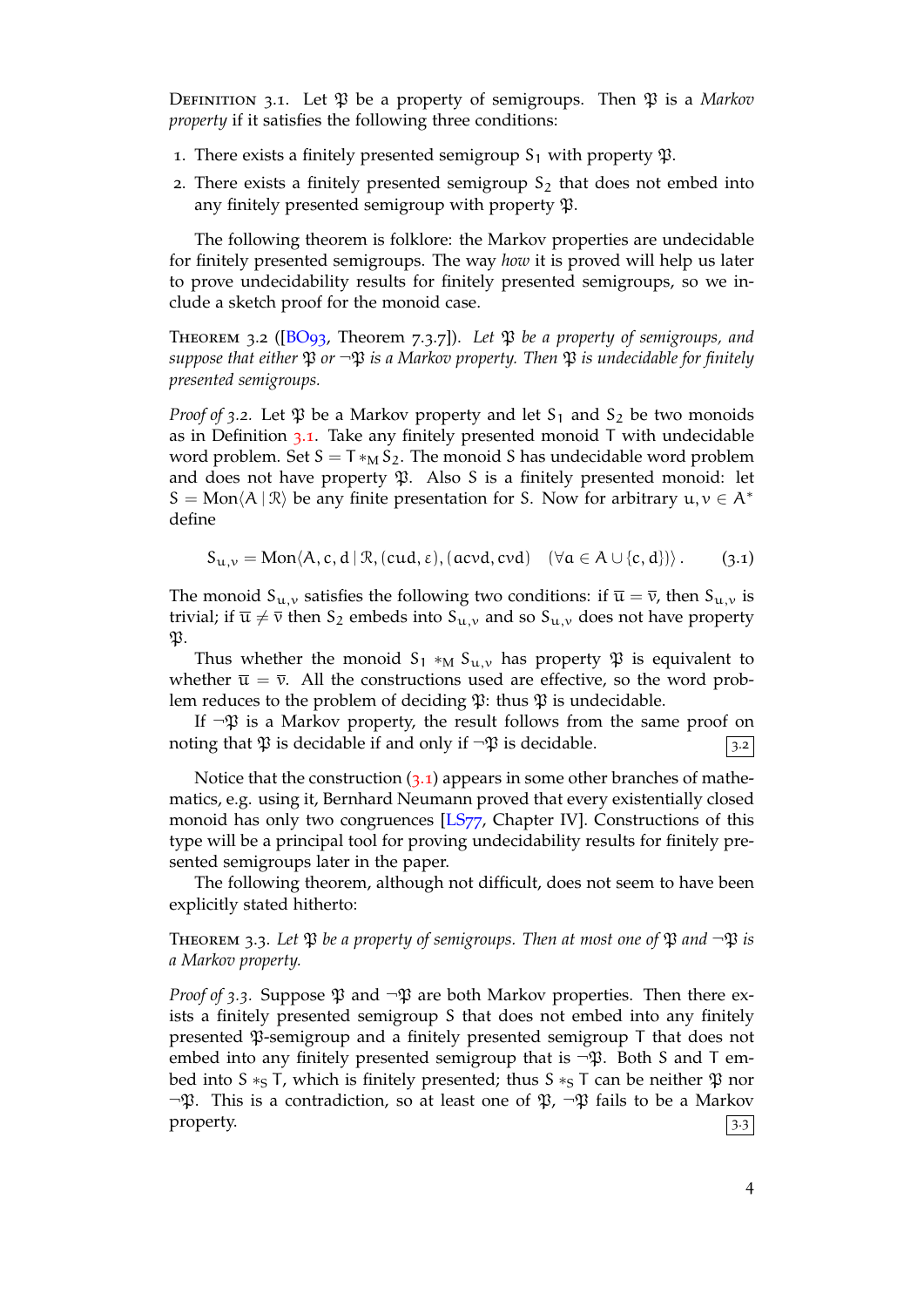## 4 finite?

Remark 4.1. Finiteness is obviously a Markov property, for no infinite semigroup can embed into a finite one.

## Proposition 4.2. *It is decidable whether a one-relation semigroup or monoid is finite.*

*Proof of 4.2.* Let  $S = Mon(A | (u, v))$ . Suppose that A contains two distinct symbols a and b. If either u or v contains b, then by the Freiheitssatz for one-relation monoids (see [SW83]), a generates a free subsemigroup and so S is infinite. If neither  $u$  nor  $v$  contains  $b$ , then  $b$  generates a free subsemigroup.

Thus S is finite if and only if A is a singleton  $\{a\}$  and the defining relation  $(u, v)$  is of the type  $(a^k, a^n)$  [wher](#page-21-11)e k,  $n \ge 0$  are distinct.

 $5 S^2 = S?$ 

In this section we consider the property of all elements of a semigroup being decomposable, abbreviated as 'S<sup>2</sup> = S'. Given a generating set X for the semigroup S, the property  $S^2 = S$  is equivalent to all elements of X being decomposable in S.

Proposition 5.1. *There is an algorithm that takes as input a finite presentation for a semigroup* S and decides whether  $S^2 = S$ .

<span id="page-4-1"></span>*Proof of* 5.1. Let  $S = Sg(A | \mathcal{R})$ . If R contains any relations of the form  $(a, b)$ where  $a, b \in A$  with  $a \neq b$ , use Tietze transformations to remove one of the two generators. So assume without loss of generality that R contains no such relations, and also no trivial relations.

It suffices to check whether every element of  $\overline{A}$  is decomposable in S: that is, whether there exist  $u, v \in A^+$  with  $\overline{uv} = \overline{a}$  for each  $a \in A$ . For this to occur, there must be a sequence of  $\mathcal{R}$ -transitions from uv to a. Since  $\mathcal{R}$ contains no relations of the form  $(a, b)$  for  $a, b \in A$ , this requires the presence in R of a relation  $(w, a)$  for each  $a \in A$ , where  $|w| \geq 2$ . Such relations are present if and only if every generator in  $\overline{A}$  — and thus every element of S is decomposable.  $\boxed{5.1}$ 

Remark 5.2. Notice that, as it is one of the few properties that are decidable for all finitely presented semigroups,  $S^2 = S$  is not a Markov property. Note also that  $S^2 = S$  obviously holds for all monoids.

<span id="page-4-0"></span>Refining the reasonings from Proposition 5.1 to one-relation semigroups we obtain:

COROLLARY 5.3. *A one-relation semigroup*  $S = Sg \langle A | (u, v) \rangle$  *satisfies*  $S^2 = S$  *if and only if*  $A = \{a\}$  *and*  $u = a^k$  *and*  $v = a$  (or vice [versa](#page-4-1)),  $k > 1$ , in which case S is a *finite cyclic group.*

## <span id="page-4-2"></span>6 identity? zero?

Proposition 6.1. *Neither the property of having an identity, nor its negation, is a Markov property.*

Proposition 6.2. *Neither the property of having a zero, nor its negation, is a Markov property.*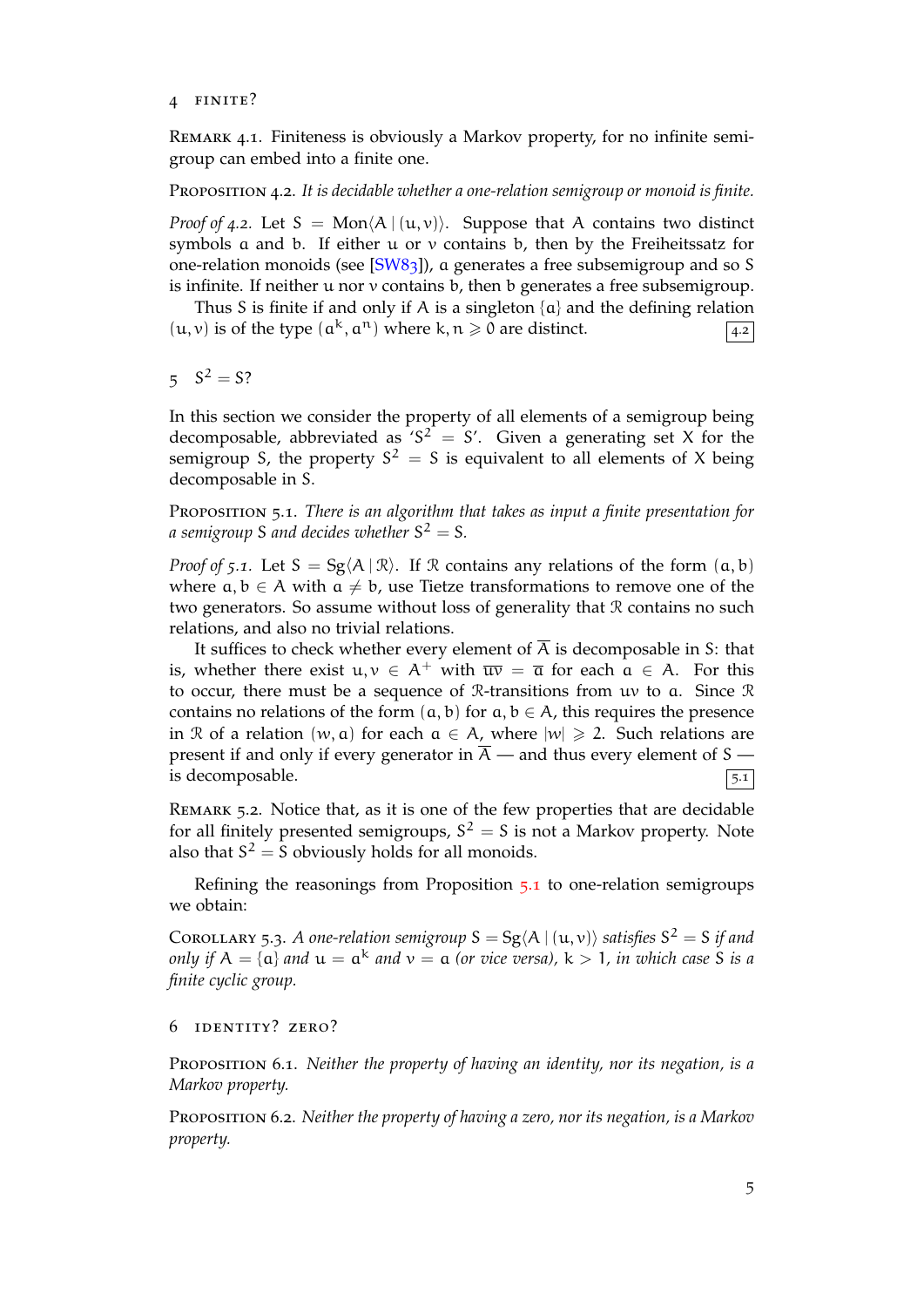These results can be proved in parallel:

*Proof of 6.2.* Let S be a finitely presented semigroup. Then S embeds into the finitely presented semigroup  $S^1$  (respectively,  $S^0$ ); thus having an identity (respectively, a zero) is not a Markov property.

On the other hand, S embeds into the free product  $S \ast_S N$ , which does not contain an identity (respectively, a zero); thus lacking an identity (respectively, a zero) is not a Markov property.  $\begin{bmatrix} 6.2 \end{bmatrix}$ 

Proposition 6.3. *It is undecidable whether a finitely presented semigroup has an identity.*

*Proof of* 6.3. Let  $S = Sg\langle A | R \rangle$  be a semigroup with insoluble word problem. Take any  $u, v \in A^*$  and construct a new semigroup

 $S'_{u,v} = Sg(A, c, d, e \mid \mathcal{R}, (cud, e), (acvd, cvd) \quad (\forall a \in A \cup \{c, d\})$  $(ae, a) \quad (\forall a \in A \cup \{c, d, e\})$ .

If  $\overline{\mathfrak{u}} = \overline{\mathfrak{v}}$  then every generator for  $\mathsf{S}'_{\mathfrak{u},\mathfrak{v}}$  equals e, which is an idempotent, and so  $S'_{\mu,\nu}$  is trivial.

If  $\overline{u} \neq \overline{v}$  then  $S'_{u,v}$  does not have an identity. To see this, suppose the contrary and observe that since e is a right identity, e would be this identity and thus we would have  $ec = c$ . Then, having that  $e = cud \in \langle A, c, d \rangle$  and so  $e = e c v d$ , we would have  $c u d = e = e c v d = c v d$ . This leads to a contradiction since cud  $\neq$  cvd in the semigroup S<sub>u,v</sub> which is a homomorphic image of  $S'_{\mathfrak{u},\mathfrak{v}}$ .

Therefore  $S'_{u,v}$  contains an identity if and only if  $\overline{u} = \overline{v}$ .  $\Big| 6.3$ 

Proposition 6.4. *It is undecidable whether a finitely presented semigroup has a zero.*

*Proof of 6.4.* Notice that a group has a zero if and only if it is trivial. In addition, every finitely presented group is also a finitely presented semigroup. Hence, since 'being trivial' is a Markov property for groups, the claim follows immediately. 6.4

#### <span id="page-5-0"></span>Proposition 6.5. *It is decidable whether a one-relation semigroup has an identity.*

*Proof of* 6.5. Let  $S = Sg\langle A | (u, v) \rangle$  be a semigroup with identity  $\overline{w}$ . Then for every  $a \in A$ , we have that  $\overline{a} = \overline{aw}$ . Therefore there is a sequence of transitions from a to aw and so a is either u or v. So A contains at most two symbols. If  $A = \{a, b\}$ , then  $u = a$  and  $v = b$ , whence  $S \simeq N$ , which is a contradiction. If A is a singleton  $\{a\}$  then, using elementary reasonings about monogenic semigroups, S has an identity if and only if the defining relation  $(u, v)$  is either  $(a, a^k)$  or  $(a^k, a)$  for some  $k \ge 2$ .

## Proposition 6.6. *It is decidable whether a one-relation monoid has a zero.*

*Proof of 6.6.* Let  $S = \text{Mon}\langle A \mid (u, v) \rangle$  be a monoid with a zero  $\overline{w}$ , where  $w \in A^*$ .

Assume first that  $v = \varepsilon$ . Then for any  $a \in A$  we have  $\overline{wa} = \overline{w}$ . Thus there is a sequence of elementary transitions from  $wa$  to  $w$ . Since such a sequence can lead from wa only to words with length  $|wa| + k|u|$  for some k *∈* Z, we obtain |u| = 1. Thus a Tietze transformation can be used to remove a redundant generator from A and so S is a free monoid and does not contain a zero, unless it is trivial.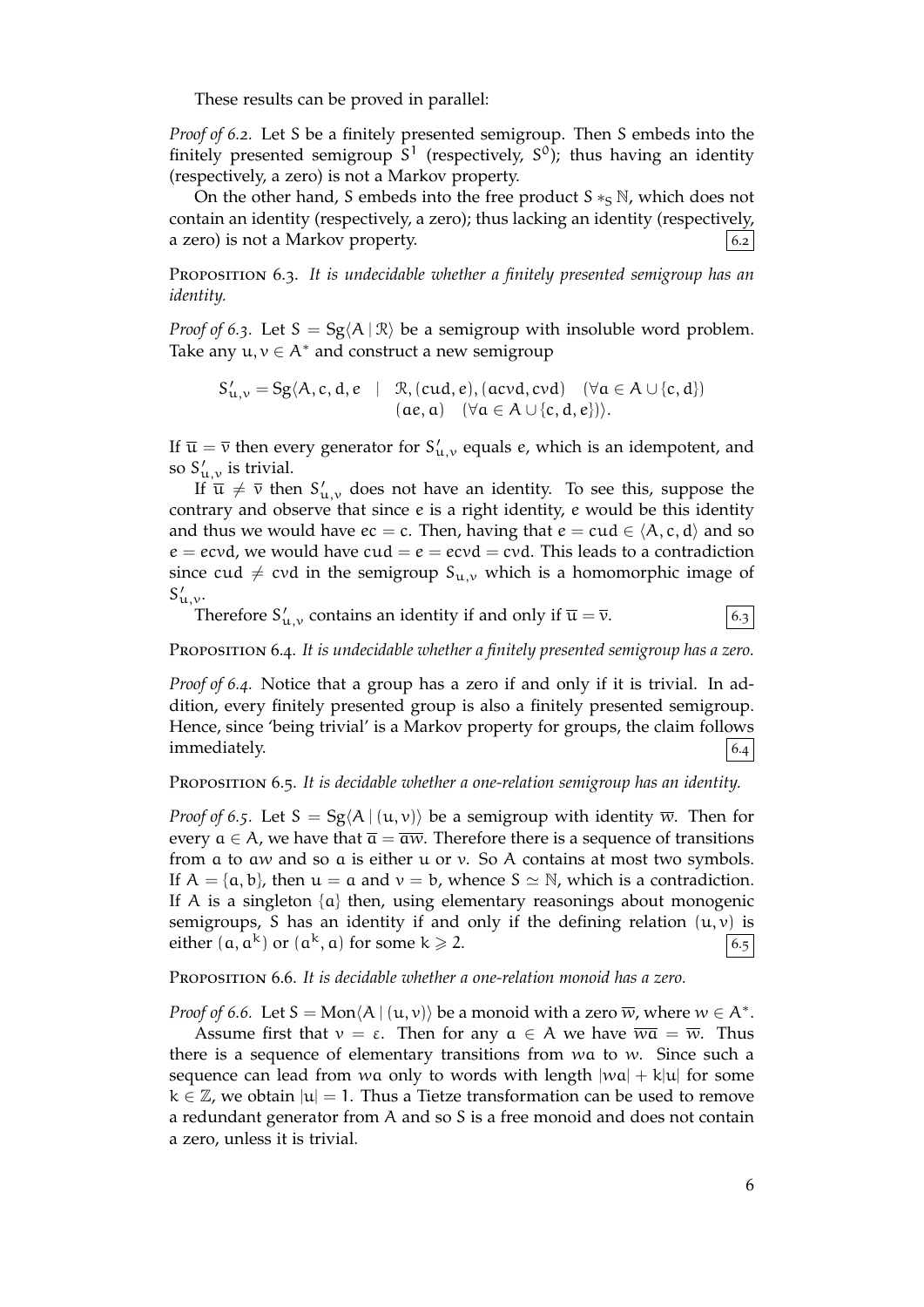Now assume that  $|u|, |v| \ge 1$ . Obviously  $w \in A^+$ . Note that in a leftcancellative semigroup every idempotent is a left identity. So S cannot be left-cancellative and so, by Adjan's Theorem,  $\mu$  and  $\nu$  start with the same letter. Now, for any  $a \in A$ , the equality  $\overline{aw} = \overline{w}$  holds. So there is a sequence of elementary transitions from aw to w. Thus w begins with the letter  $a$ . Since  $a \in A$  was arbitrary, we obtain that  $|A| = 1$ . Therefore *S* contains a zero if and only if  $A = \{a\}$  and  $(u, v)$  is  $(a<sup>k</sup>, a<sup>k+1</sup>)$  or  $(a<sup>k+1</sup>, a<sup>k</sup>)$  for some  $k \in \mathbb{N}$ . 6.6 only if  $A = \{a\}$  and  $(u, v)$  is  $(a^k, a^{k+1})$  or  $(a^{k+1}, a^k)$  for some  $k \in \mathbb{N}$ . 6.6

Since S contains a zero if and only if  $S<sup>1</sup>$  does, the following result is a corollary of the preceding proposition.

Corollary 6.7. *It is decidable whether a one-relation semigroup has a zero.*

## <span id="page-6-1"></span>7 idempotents?

Lallement proved in  $\left[\text{La}|\gamma_4\right]$  that it is decidable whether a one-relation semigroup contains an idempotent. We provide an alternative, shorter, proof for this.

<span id="page-6-0"></span>We will need an auxiliary lemma which was proved in [LS62, Lemma 2]. We give a new proof [of this](#page-21-3) lemma which, unlike the original one from [LS62], avoids inductive reasonings:

LEMMA 7.1. Let  $s, x, y \in A^*$  be such that  $sx = ys$  *with*  $|x| = |y| < |s|$  $|x| = |y| < |s|$  $|x| = |y| < |s|$ *. Then there*  $\alpha$  *exist*  $u, v \in A^*$  *and*  $n \in \mathbb{N}$  *with*  $s = (uv)^n u$ ,  $x = vu$  *and*  $y = uv$ *.* 

<span id="page-6-3"></span>*Proof of* 7.1. Take the maximal n such that  $s = y^n u$  for some  $u \in A^*$ . We have  $\mathsf{y}^{\mathfrak{n}}$ ux  $=\mathsf{y}^{\mathfrak{n}+1}$ u and so ux  $=\mathsf{y}$ u. So either  $\mathsf{y}$  is a prefix of  $\mathsf{u}$  or  $\mathsf{u}$  is a prefix of  $\mathsf{y}.$ By the choice of *n*, the former case is impossible. So  $y = uv$  for some  $v \in A^*$  and thus  $s = (uv)^n u$ . Therefore  $(uv)^n ux = (uv)^{n+1}u$  and so  $x = vu$ .  $\boxed{7.1}$ and thus  $s = (uv)^n u$ . Therefore  $(uv)^n u x = (uv)^{n+1} u$  and so  $x = vu$ .  $\boxed{7.1}$ 

THEOREM 7.2. Let *S* be the one-relation semigroup  $Sg\ A | (p, q) \rangle$  with  $|p| \geq |q|$ *. Then* S *contains an idempotent if and only if one of the following two conditions hold:*

- <span id="page-6-2"></span>*1*.  $A = \{a\}$  (for some symbol  $a$ ),  $p = a^k$  (for some  $k \ge 2$ ), and  $q = a$ , in which case S *is a finite cyclic group.*
- *2.* S *is neither left- nor right-cancellative, and* q *is both a prefix and a suffix of* p*.*

*Proof of* 7.2. First we note that if S contains an idempotent then  $|p| \neq |q|$ . Indeed, otherwise there would exist  $w \in A^+$  such that the words ww and w represent the same element of S. But then, having  $|p| = |q|$ , we would have that  $|ww| = |w|$ , a contradiction.

Lemma 7.3. *If* S *is left-cancellative and contains an idempotent, then* A *contains a*  $single$  symbol  $a$ ,  $p = a^k$  (for some  $k \geqslant 2$ ),  $q = a$ , and thus S is a finite cyclic group.

*Proof of* 7.3. Suppose S is left-cancellative and let  $w \in A^+$  represent an idempotent of S. Then w is a left identity for S. So, for any a *∈* A, wa and a must represent the same element of S. Thus wa and a are linked by a sequence of elementary transitions. The last transition must have right-hand side a. That is,  $q = a$  for every  $a \in A$ . Thus A must contain a single letter  $a$ , and  $p = a^k$ for some  $k \ge 2$  since  $|p| > |q|$ .  $\boxed{73}$ 

Lemma 7.4. *If* S *is not left-cancellative (respectively, right-cancellative) and contains an idempotent and*  $|A| \ge 2$ , then q *is a prefix (respectively, suffix) of* p.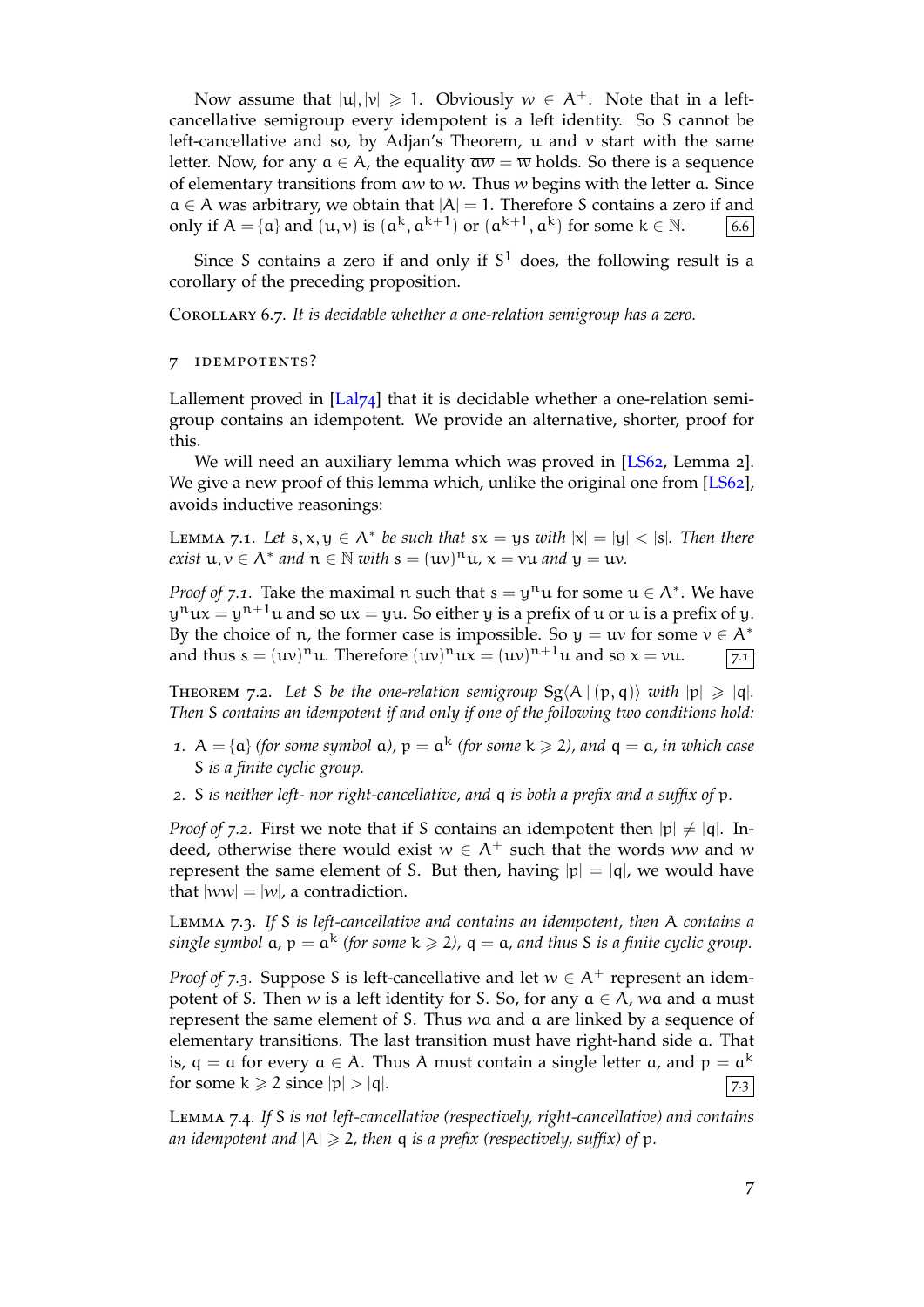*Proof of 7.4.* If S is not left-cancellative, then p and q must start with the same letter. Let u be the longest common prefix of p and q, with  $p = \mu p'$  and q = uq'. Assume  $q' \neq \varepsilon$ . Then the semigroup  $T = Sg\langle A | (p', q') \rangle$  is leftcancellative and contains an idempotent since S does. By the previous lemma,  $A = \{\alpha\}$ , which is a contradiction.  $\boxed{74}$ 

LEMMA 7.5. If S is neither left- nor right-cancellative and  $|A| \geq 2$ , S has an idempo*tent if and only if* q *is both a prefix and a suffix of* p*.*

*Proof of 7.5.* The forward implication holds by the previous lemma.

Suppose q is both a prefix and suffix of p. If  $|q| \leq (1/2)|p|$ , then  $p = qwq$ for some w *∈* A*<sup>∗</sup>* . In this case, qw represents an idempotent of S.

If  $|q| > (1/2)|p|$ , then  $p = xq = qy$ , and therefore  $p = (uv)^{n+1}u$  and  $q = (uv)^n u$  by Lemma 7.1. So  $(uv)^{n+2}$  and  $(uv)^{n+1}$  represent the same element of S, and hence  $(uv)^{n+1}$  represents an idempotent of S.  $\sqrt{7.5}$ 

The above lemmas together imply the theorem.  $\sqrt{7.2}$ 

<sup>C</sup>orollary 7.6. *Let* <sup>S</sup> *be t[he on](#page-6-3)e-relation semigroup* Sg*⟨*<sup>A</sup> <sup>|</sup> (p, q)*⟩. Assume without loss that* |p| > |q|*. Then* S *contains an idempotent if and only if* q *is a proper prefix and a proper suffix of* p*. In particular, it is decidable whether a one-relation semigroup has an idempotent.*

Question 7.7. Is it decidable whether a one-relation semigroup or monoid has infinitely many idempotents?

The following example shows that this question is not vacuous for onerelation semigroups:

EXAMPLE 7.8. The semigroup  $S = Sg\langle a, b, c \mid (abaca, a)\rangle$  has infinitely many idempotents.

*Proof of* 7.8. For any  $k \ge 1$  we have:

$$
\overline{\mathfrak{a}} = \overline{\mathfrak{a} \mathfrak{b} \mathfrak{a} \mathfrak{c} \mathfrak{a}} = \overline{\mathfrak{a} \mathfrak{b} \mathfrak{a} \mathfrak{b} \mathfrak{a} \mathfrak{c} \mathfrak{a} \mathfrak{c} \mathfrak{a}} = \ldots = \overline{(\mathfrak{a} \mathfrak{b})^k \mathfrak{a}(\mathfrak{c} \mathfrak{a})^k}.
$$

For each  $k \in \mathbb{N}$ , let  $u_k = ba(ca)^k(ba)^{k-1}$ . Notice that  $(\{a, b, c\}, (abaca, a))$  is a confluent noetherian rewriting system. Thus the words  $u_k$ , being in normal form, represent distinct elements of S. Furthermore, each of the elements  $\overline{u_k}$ is an idempotent:

$$
\overline{u_k}^2 = \overline{ba(ca)^k(ba)^{k-1}} \overline{ba(ca)^k(ba)^{k-1}}
$$
\n
$$
= \overline{ba(ca)^{k-1}c} \overline{(ab)^k a(ca)^k} \overline{(ba)^{k-1}}
$$
\n
$$
= \overline{ba(ca)^{k-1}c} \overline{a} \overline{(ba)^{k-1}}
$$
\n
$$
= \overline{ba(ca)^k(ba)^{k-1}}
$$
\n
$$
= \overline{u_k}.
$$

 $|7.8|$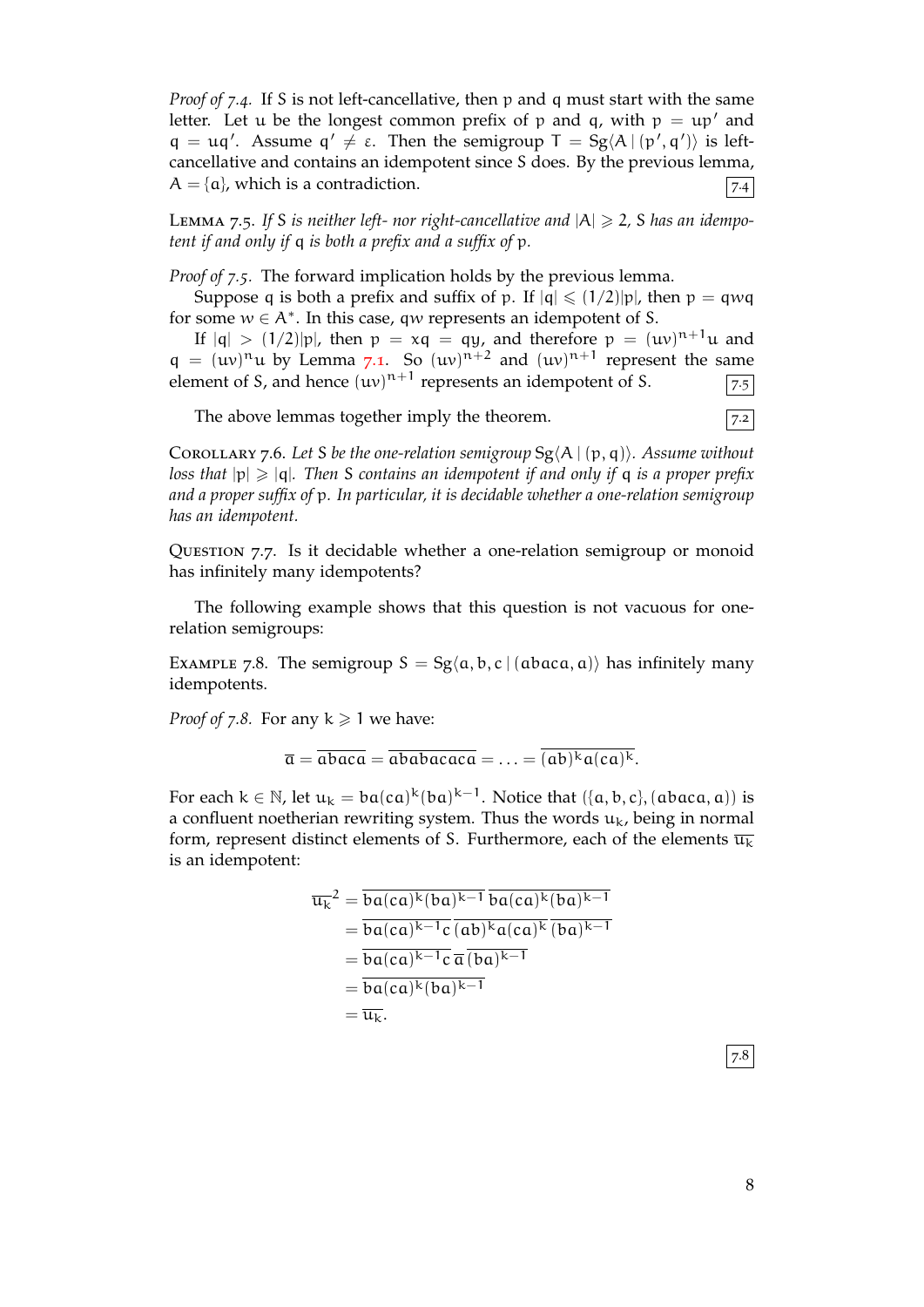## 8 a group? group-embeddable? inverse? orthodox? regular? cancellative?

We start this section with recalling some definitions. A semigroup S is said to be *regular* if for every element  $a \in S$  there exists  $b \in S$  such that  $a = aba$ . A semigroup is *inverse* if it is regular and all its idempotents pairwise commute. Lastly, a semigroup is *orthodox* if it is regular and all the idempotents form a subsemigroup. It is obvious that every inverse semigroup is orthodox.

Proposition 8.1. *Orthodoxy, being inverse, group-embeddability, and being a group are all Markov properties.*

*Proof of 8.1.* Group-embeddability is a Markov property since there are examples of finitely presented semigroups embeddable into groups and the semigroup  $Sg\langle a, b \mid (a^2, a), (b^2, b) \rangle$  is not embeddable into a group.

For the remaining three properties, orthodoxy is the weakest property, so it suffices to exhibit a finitely presented semigroup that does not embed into any finitely presented orthodox semigroup. Again, Sg $\langle a, b | (a^2, a), (b^2, b) \rangle$  is not embeddable into any orthodox semigroup: it is generated by idempotents but does not consist entirely of idempotents.  $\begin{bmatrix} 8.1 \end{bmatrix}$ 

Proposition 8.2. *Non-regularity is not a Markov property.*

*Proof of 8.2.* Follows from that any finitely presented regular semigroup S embeds into the finitely presented non-regular semigroup  $S \ast_S N$ .  $\vert S \cdot \vert S \cdot \vert$ 

It remains an open problem whether regularity is a Markov property. Related results to this one can find in [BM02]. However we can prove that regularity is undecidable for general finitely presented semigroups:

## Proposition 8.3. *Regularity is undecidable for finitely presented semigroups.*

<span id="page-8-0"></span>*Proof of* 8.3. Take an arbitrary finitel[y prese](#page-20-6)nted semigroup  $S = Sg\langle A | R \rangle$  with insoluble word problem and indecomposable generators (e.g., Tseitin's semigroup, see [ADoo, Theorem 2.2]). Pick  $u, v \in A^+$ . If  $\overline{u} = \overline{v}$  then the semigroup  $S_{u,v}$  (as defined by Eq. (3.1)) is trivial and so is regular. Suppose, with the aim of obtaining a contradiction, that  $\overline{u} \neq \overline{v}$  and  $S_{u,v}$  is regular. Then for any letter a, there exists a word  $w \in (A \cup \{c, d\})^*$  such that  $\overline{a} = \overline{awa}$ .

We will [prove](#page-20-0) now by induction on k that every chain of transitions  $a =$  $w_0 \rightarrow w_1 \rightarrow \cdots \rightarrow w_k$  [is](#page-3-2) such that none of  $w_i$  contains a factor cpd where  $\overline{p} = \overline{v}$  and  $p \in (A \cup \{c, d\})^*$ . The base case is obvious since  $\overline{u} \neq \overline{v}$ . Assume that for chains of lengths  $\leq k$  the hypothesis holds and take a chain  $a = w_0 \rightarrow a$  $w_1 \rightarrow \cdots \rightarrow w_k \rightarrow w_{k+1}$  contradicting the hypothesis. Then  $w_{k+1}$  contains a factor cpd with  $\bar{p} = \bar{v}$ . Clearly the transition  $w_k \to w_{k+1}$  cannot correspond to a relation from  $\mathcal{R} \cup \{(\text{bcvd}, \text{cvd})\}$ . If  $w_k \to w_{k+1}$  corresponded to the insertion of the word cud, then  $w_k$  would contain the factor cpd. Hence  $w_k \to w_{k+1}$ corresponds to the deletion of the word cud. Then  $w_k$  must contain a factor cp<sub>1</sub>cudp<sub>2</sub>d with p<sub>1</sub>p<sub>2</sub> = p. This is a contradiction since p<sub>1</sub>cudp<sub>2</sub> =  $\overline{v}$ . Thus the statement of induction is proved.

In any chain of transitions from a to awa there can be used only insertions or deletions of cud and relations from R. Hence by a routine induction one shows that  $w = cpd$  for some  $p \in (A \cup \{c, d\})^*$ . Let  $a = w_0 \to w_1 \to \cdots \to$ wk−<sup>1</sup> *→* w<sup>k</sup> = acpda be a chain from a to a word of the type acpda with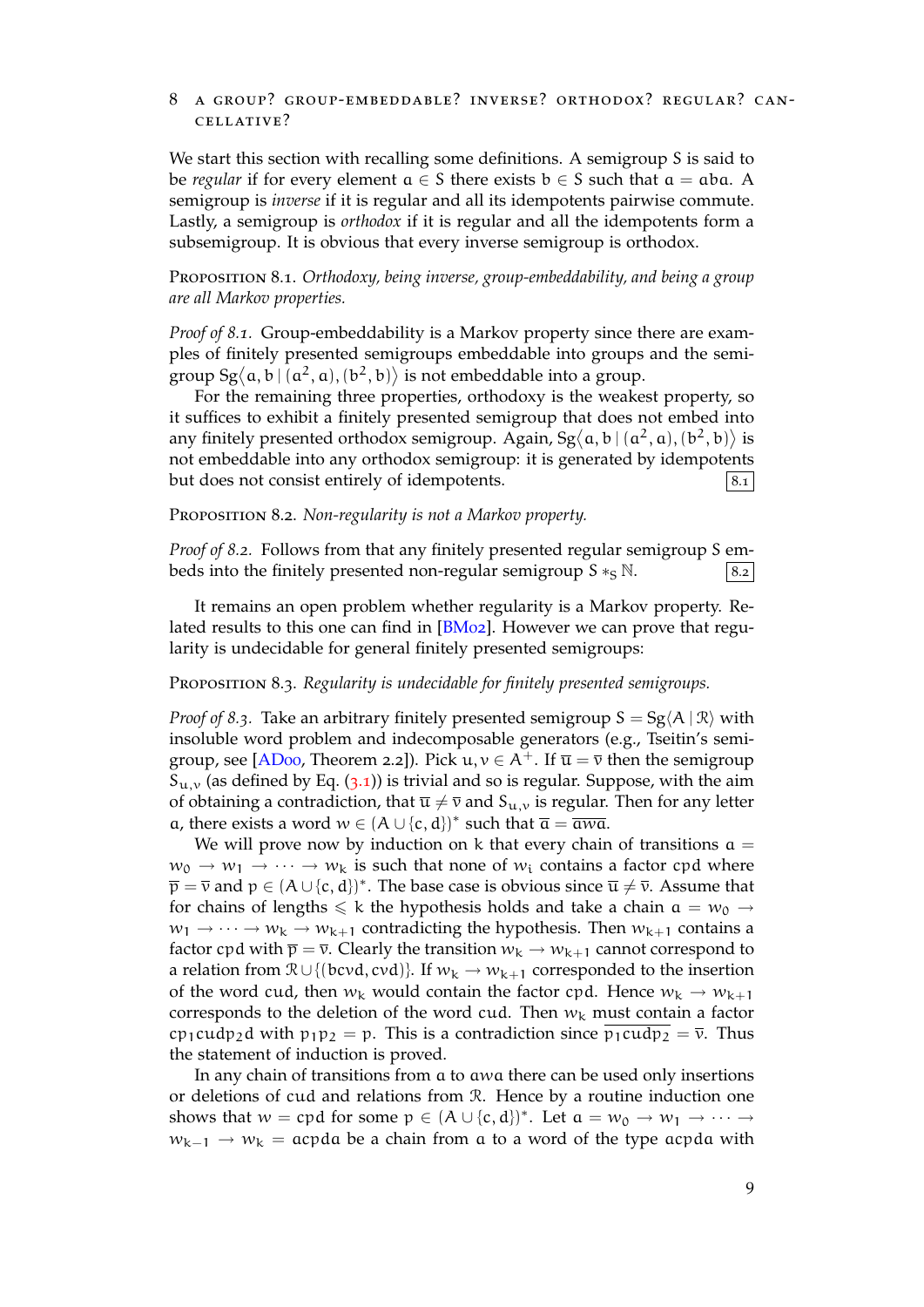minimal possible length. If  $w_{k-1} \rightarrow w_k$  is the insertion of cud, then  $w_{k-1} \in$ ac(A ∪ {c, d})\*da, a contradiction. If  $w_{k-1} \rightarrow w_k$  corresponds to a relation from R, then, since a is indecomposable element in S, we again have wk−<sup>1</sup> *∈* ac(*A* ∪ {c, d})\*da. Therefore  $w_{k-1} \to w_k$  is the deletion of cud. Hence either  $w_{k-1}$  = cudawa or  $w_{k-1}$  = awacud, without loss of generality we may assume the first case. In order to reach cudawa from a, there must exist r such that  $w_{r+1} = \text{cud}w_r$ . Find the largest such r. Then  $w_i = \text{cud}w'_i$  for every  $i$  with  $r + 1 \leq i \leq k - 1$ . Then  $a = w_0 \rightarrow w_1 \rightarrow \cdots w_r \rightarrow w'_{r+2} \rightarrow \cdots w'_{k-1} =$  awa is a chain with length shorter than the initial one, a contradiction.

Thus,  $S_{u,v}$  is regular if and only if  $\overline{u} = \overline{v}$  in S.  $|8.3|$ 

Although we do not know the answer to the question on decidability of regularity for one-relation monoids, we provide it for one-relation semigroups:

Proposition 8.4. *It is decidable whether a one-relation semigroup is regular.*

*Proof of 8.4.* Take an arbitrary one-relation semigroup  $S = Sg\langle A | (u, v) \rangle$  and assume that it is regular. Since every generator must be decomposable, we have that either A is a singleton or that the relation is of the type  $(a, b)$  for some a, b *∈* A. The latter case is obviously impossible. So that S is regular if and only if A is a singleton {a} and the relation is of the type  $(a^k, a)$  or  $(a, a^k)$ for some  $k \ge 2$ .  $\vert 8.4 \vert$ 

PROPOSITION 8.5. It is decidable whether a one-relation monoid is a group.

*Proof of 8.5.* Consider an arbitrary one-relation monoid  $S = Mon(A | (u, v))$ .

<span id="page-9-1"></span>Suppose first that both  $u$  and  $v$  are non-empty. Then no sequence of elementary transitions links the empty word  $\varepsilon$  and a non-empty word. Thus no non-empty word u can represent an invertible element, for if  $v \in A^*$  represents its inverse, there would have to be a transition sequence from  $uv$  to  $\varepsilon$ . So in this case, S can never be a group.

Suppose now, without loss of generality, that  $v = \varepsilon$ . Then S is a group if and only if every letter from the alphabet is both right and left invertible. This is equivalent to that every letter from the alphabet divides  $\varepsilon$  both from left and right, and the division problem for one-relation special monoids is soluble  $[Adj66]$ .  $|8.5$ 

Proposition 8.6. *It is decidable whether a one-relation semigroup is a group.*

<span id="page-9-2"></span>*Proof of 8.6.* [If a](#page-20-1) semigroup is a group, it contains an identity. By the proof of Proposition 6.5, a one-relation semigroup contains an identity if and only if it is a group. This is possible only in the case when  $A = \{a\}$  and the relation is  $(a^k, a)$  or  $(a, a^k)$  where  $k \ge 2$ .  $\boxed{8.6}$ 

Propositio[n 8](#page-5-0).7. *It is decidable whether a one-relation semigroup is group-embeddable.*

<span id="page-9-0"></span>*Proof of 8.7.* If A is a singleton  $\{a\}$  then a semigroup  $Sg\langle A | (u, v) \rangle$  is groupembeddable if and only if the relation is of the type  $(a, a^k)$  or  $(a^k, a)$  for some  $k \ge 1$ . If  $|A| > 1$  then, by Adjan's theorem [Adj66], Sg $\langle A | (u, v) \rangle$  embeds into a group if and only if u and v start and end with different letters.  $|8.7|$ 

Proposition 8.8. *It is decidable whether a one-relation monoid is group-embeddable.*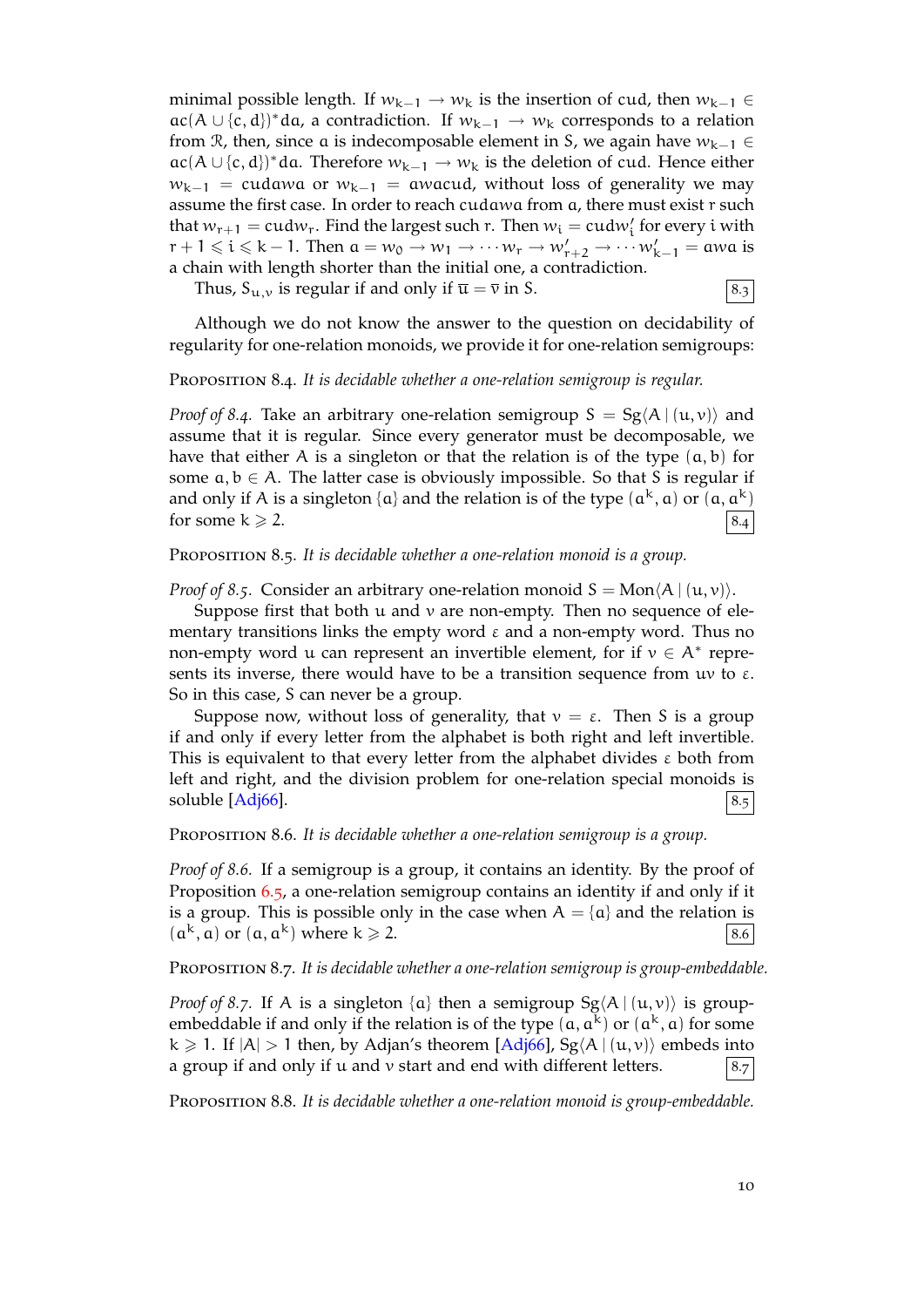*Proof of* 8.8. Let S = Mon $\langle A | (u, v) \rangle$  be a one-relation monoid. Suppose that u, v *<sup>∈</sup>* <sup>A</sup>+. Then <sup>S</sup> *<sup>≃</sup>* <sup>T</sup> 1 , where T = Sg*⟨*A | (u, v)*⟩*, and S is group-embeddable if and only if T is group-embeddable and does not contain an identity: both of these properties are decidable by Propositions 8.7 and 6.5.

Now suppose that S is a special monoid with, say,  $v = \varepsilon$ . We will show that S is group embeddable if and only if  $Mon\langle cont(u) | (u, \varepsilon) \rangle$  is a group where cont $(u)$  is the content of the word u. To see this, let  $u = pq$  for some  $p, q \in A^*$ . Then  $\overline{pq} = \overline{\varepsilon}$  and so  $\overline{qp} = \overline{\varepsilon}$ , for other[wise](#page-9-0) S [woul](#page-5-0)d contain a copy of the bicyclic monoid (see  $[CP61, Lemma 1.31]$ ) and so could not be groupembeddable. Therefore every letter from  $\text{cont}(u)$  is invertible and so the claim follows. The sufficiency is obvious. It remains to use Proposition 8.5.  $\qquad$  [8.8]

Unfortunately we do no[t know](#page-20-7) if it is decidable whether a one-relation monoid is inverse, but we can do it for one-relation semigroups:

Proposition 8.9. *It is decidable whether a one-relation semigroup is i[nver](#page-9-1)se.*

*Proof of 8.9.* Take an arbitrary one-relation semigroup  $S = Sg(A | (u, v))$  and suppose that it is inverse.

Suppose first that  $u, v \in A^+$ . The semigroup S contains idempotents and so by Theorem  $7.2$  we have that u and v start with the same letter. Take now an arbitrary  $a \in A$  and  $w \in A^+$ . Then we have

$$
\overline{\alpha}\,\overline{\alpha}^{-1}\overline{w}\,\overline{w}^{-1}=\overline{w}\,\overline{w}^{-1}\overline{\alpha}\,\overline{\alpha}^{-1},
$$

and so  $w$  must start with a. This means that A is a singleton and, using elementary reasonings about monogenic semigroups, S must be a group.

Thus a one-relation semigroup is an inverse semigroup if and only if it is a group. The result now follows from Proposition 8.6.  $\begin{array}{c} |8.9| \end{array}$ 

The last property of this section we discuss is the cancellativity. First we deal with the general finitely presented semigroups case:

Proposition 8.10. *Cancellativity is a Markov proper[ty.](#page-9-2)*

<span id="page-10-0"></span>*Proof of 8.10.* Obviously there are examples of cancellative finitely presented semigroups. On the other hand the bicyclic monoid is not embeddable into a cancellative finitely presented semigroup.  $|8.10|$ 

REMARK 8.11. It is a classical result of Adjan  $[Adj66]$  that a one-relation semigroup  $Sg\langle A | (u, v) \rangle$  is cancellative if and only if either A is a singleton, or u and v start with different letters and end with different letters.

<span id="page-10-1"></span>Proposition 8.12. *It is decidable whether a one-[relation](#page-20-1) monoid is cancellative.*

<span id="page-10-2"></span>*Proof of 8.12.* Take a one-relation monoid  $S = Mon\langle A | (u, v) \rangle$ . If  $|u|, |v| \ge 1$ then S is cancellative if and only if  $Sg\langle A | (u, v) \rangle$  is, and so it remains to use Remark 8.11. If, say,  $v = \varepsilon$  then S is cancellative if and only if S' =  $Mon\langle cont(u) | (u, \varepsilon) \rangle$  is a group. The sufficiency is obvious. For the other direction, using the same methods as in the proof of Proposition 8.8, we prove that either S *′* is a group or S contains a copy of the bicyclic monoid. In the latter case S [cann](#page-10-1)ot be cancellative. It remains to use Proposition 8.5.  $\vert 8.12 \vert$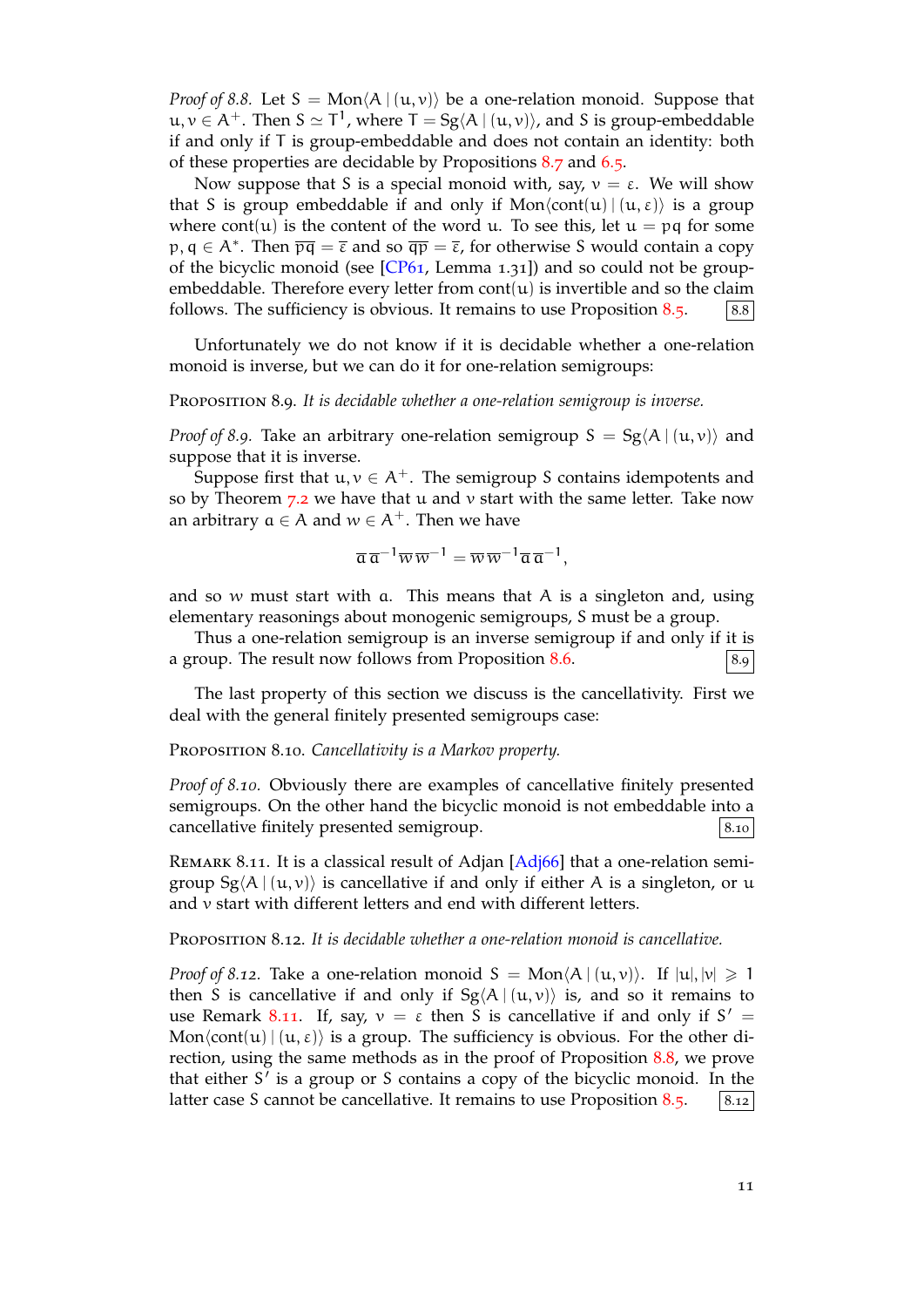#### 9 RIGHT STABLE?  $min_{\mathcal{R}}$ ?

To begin this section, we start with recalling some definitions. There is a natural order on the R-classes of a semigroup S: we say that  $R_a \le R_b$  if and only if  $a \in bS^1$ . A semigroup is said to have the property min<sub>R</sub> if every infinite descending chain of R-classes eventually stabilises.

A semigroup is said to be *right stable* if for every D-class D of S the set X of all R-classes in D has a minimal element (inside X) with respect to the order described in the previous paragraph (in such a case, every element in X is minimal inside X). An alternative characterisation of right stability is that for any  $a, b \in S$ ,  $R_a \le R_{ba}$  implies  $R_a = R_{ba}$ , see [Lal79].

Obviously if a semigroup has min<sub> $\Re$ </sub> then it is right stable.

**PROPOSITION 9.1.** *Right stability and*  $\min_{\mathcal{R}}$  *are Markov properties.* 

*Proof of 9.1.* Since right stability is the weaker pro[perty a](#page-21-13)mong the two, it suffices to exhibit an example of a finitely presented semigroup, which cannot embed into a finitely presented right stable semigroup.

Take the bicyclic monoid  $B = Mon(b, c \mid (cb, \varepsilon))$ . Assume that B is embeddable into a finitely presented right stable semigroup S. We have a strictly descending chain of R-classes in B:

$$
R_b^B > R_{b^2}^B > R_{b^3}^B > \cdots.
$$

This gives a descending chain of  $\mathbb{R}^S$ -classes in S:  $\mathbb{R}^S_{\mathbf{b}} \geq \mathbb{R}^S_{\mathbf{b}^2} \geq \mathbb{R}^S_{\mathbf{b}^3} \geq \cdots$ . This latter chain must stabilise since all the R-classes from it come from the same  $\mathcal{J}^B$ -class and so from the same  $\mathcal{J}^S$ -class. So that there exist  $k < n$  such that  $R_{b^k}^S = R_{b^n}^S$ . Now, since B is a regular subsemigroup of S, we have by [How95, Proposition 2.4.2] that  $\mathbb{R}^B = \mathbb{R}^S \cap (B \times B)$ . This means that  $R^B_{b^k} = R^B_{b^n}$ , a contradiction.

Thus right stability is a Markov property[.](#page-21-14)  $\boxed{9.1}$ 

We do not know whether it is decidable for one-relation semigroups or monoids to be right stable. However we prove that the correspondent question for the property min<sub> $\mathcal{R}$ </sub> is decidable:

#### PROPOSITION 9.2. It is decidable whether a one-relation monoid has  $\min_{\mathcal{R}}$ .

*Proof of 9.2.* Take an arbitrary one-relation monoid  $S = Mon(A | (u, v))$ .

<span id="page-11-0"></span>Assume first that both u and v come from  $A^+$ . The aim is to show that S has min<sub>R</sub> if and only if A is a singleton  $\{a\}$  and the relation has the form  $(a<sup>k</sup>, a<sup>n</sup>)$  for distinct k and n. The sufficiency is obvious. So assume that S has  $\min_{\mathcal{R}}$  and suppose, with the aim of obtaining a contradiction, that A contains distinct letters a and b. Let  $d \in \{a, b\}$ . Then, since the chain  $R_d \ge R_{d^2} \ge$  $R_{d^3} \geq \cdots$  must stabilise, we have that there exist  $k < n$  and  $x \in A^*$  such that  $d^k = d^n x$ . This implies that one of u and v is a power of d. Therefore, interchanging u and v if necessary,  $u = a^p$  and  $v = b^q$ . If either p or q is equal to 1, then S is isomorphic to  $\mathbb{N} \cup \{0\}$ . If, on the other hand, p, q ≥ 2 then we obtain a strict descending chain  $R_{ab} > R_{(ab)^2} > R_{(ab)^3} > \cdots$ . In either case, we have a contradiction. Hence,  $A = \{a\}$  and so the relation is as above (for otherwise S would be isomorphic to  $\mathbb{N} \cup \{0\}$  and so not min<sub>R</sub>).

Assume now that  $v = \varepsilon$ . The aim is to show that S is min<sub>R</sub> if and only if it is a group, the sufficiency being obvious. Then this would imply, in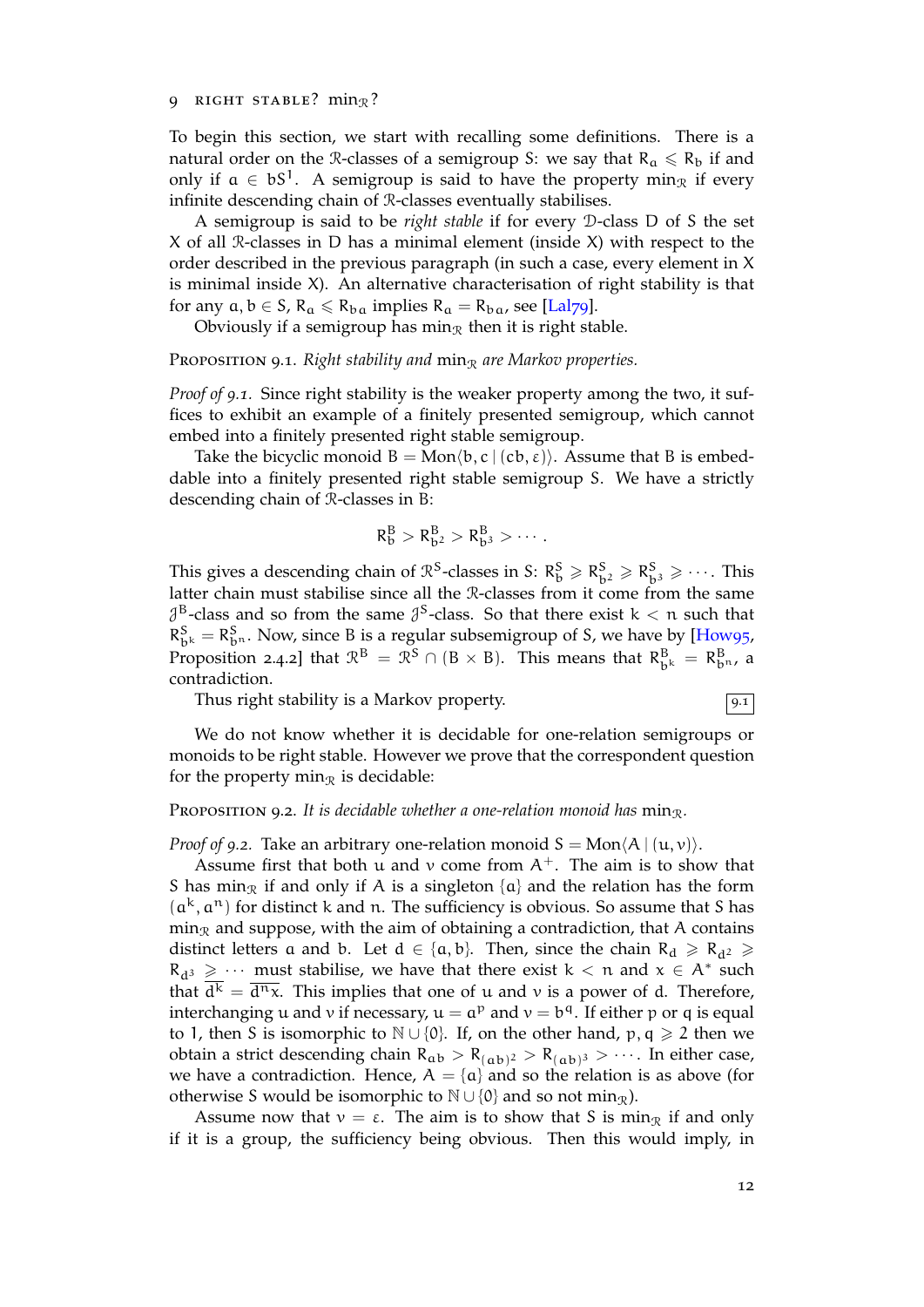view of Proposition 8.5, that min<sub>R</sub> is decidable for one-relation monoids. So, suppose that S has min<sub>R</sub>. Let  $u = pa$  where  $a \in A$ . Consider the chain  $R_a \ge R_{a^2} \ge R_{a^3} \ge \cdots$ . Since it must stabilise, there exist  $k < n$  and  $x \in S$ such that  $a^k = \overline{a^n x}$ . This implies  $\overline{\epsilon} = p^k a^k = p^k a^n x = a^{n-k} x$  and so a is invertible. Hence  $\bar{p}$  [is in](#page-9-1)vertible and similarly the last letter from p represents an invertible element. Continuing in this way, one sees that all the letters from u represent invertible elements. Obviously all the letters from A must appear in u. Thus every generator is invertible and so S is a group, as required.  $\sqrt{9.2}$ 

COROLLARY 9.3. It is decidable whether a one-relation semigroup has  $\min_{\mathcal{R}}$ .

<span id="page-12-0"></span>*Proof of 9.3.* It is easy to see that a semigroup S has  $\min_{\mathcal{R}}$  if and only if S<sup>1</sup> has. So that  $Sg\langle A | (u, v) \rangle$  has min<sub>R</sub> if and only if Mon $\langle A | (u, v) \rangle$  has. The statement now follows from Proposition 9.2.  $\boxed{93}$ 

10  $\vartheta = \mathcal{D}$ ?

We do not know whether the property o[f ha](#page-11-0)ving  $\mathcal{J} = \mathcal{D}$  is a Markov property. However we prove that its negation is not:

PROPOSITION 10.1. *The negation of*  $\mathcal{J} = \mathcal{D}$  *is not a Markov property.* 

<span id="page-12-1"></span>*Proof of 10.1.* Take an arbitrary finitely presented semigroup S. If T is an arbitrary finitely presented monoid with  $\mathcal{J}^{\mathsf{T}} \neq \mathcal{D}^{\mathsf{T}}$  (for example  $\mathsf{T} = \text{Mon}\langle \mathsf{a}, \mathsf{b}, \mathsf{c} \mid (\mathsf{abc}, \mathsf{\varepsilon}) \rangle$ , see [Lal79, Excercise 9, Chapter 2]) then  $S^1 \times T$  is finitely presented, contains S and does not possess  $\mathcal{J} = \mathcal{D}$ .

PROPOSITION 10.2. *The property of having*  $\mathcal{J} = \mathcal{D}$  *is undecidable for finitely presented semi[groups](#page-21-13).*

<span id="page-12-2"></span>*Proof of 10.2.* As in the proof of Proposition 8.3, consider an arbitrary finitely presented semigroup  $S = Sg\langle A | \mathcal{R} \rangle$  with insoluble word problem and indecomposable generators. Pick  $u, v \in A^+$ . If  $\overline{u} = \overline{v}$  then  $S_{u,v}$  is trivial and so has  $\mathcal{J} = \mathcal{D}$ . So suppose  $\bar{u} \neq \bar{v}$ . Any any letter a, appearing in u, is  $\mathcal{J}$ -related to ε. We claim that  $(\bar{\alpha}, \epsilon) \notin \mathcal{D}$  $(\bar{\alpha}, \epsilon) \notin \mathcal{D}$  $(\bar{\alpha}, \epsilon) \notin \mathcal{D}$ . Indeed, if  $\bar{\alpha} \mathcal{D} \epsilon$  then a is regular in S<sub>u,v</sub> and so we would be able to find  $w \in S_{u,v}$  such that  $\overline{a} = \overline{awa}$ . As in the proof of Proposition 8.3, this is a contradiction.  $\boxed{10.2}$ 

We do not know whether  $\mathcal{J} = \mathcal{D}$  is decidable for one-relation semigroups or monoids. Possible hints could be taken from  $[Lal74]$ , where one-sided and two-sided [divis](#page-8-0)ibility problems are solved for some important classes of onerelation monoids.

## 11 a bruck–reilly extension? bicyclic[?](#page-21-3)

Recall that the *Bruck–Reilly extension* of a monoid  $M = Mon\langle A | \mathcal{R} \rangle$  with respect to a (monoid) endomorphism  $\vartheta : M \to M$  is the monoid

 $BR(M, \vartheta) = Mon(A, b, c | \mathcal{R}, (bc, \varepsilon), (ac, c(a\vartheta)), (ba, (a\vartheta)b) \quad (\forall a \in A) \rangle,$ 

where b, c are new symbols not in A and  $a\theta$  is interpreted as some fixed word in A*<sup>∗</sup>* representing aϑ. If S is a semigroup without an identity and ϑ is an endomorphism of S, then the Bruck–Reilly extension of S with respect to  $\vartheta$  is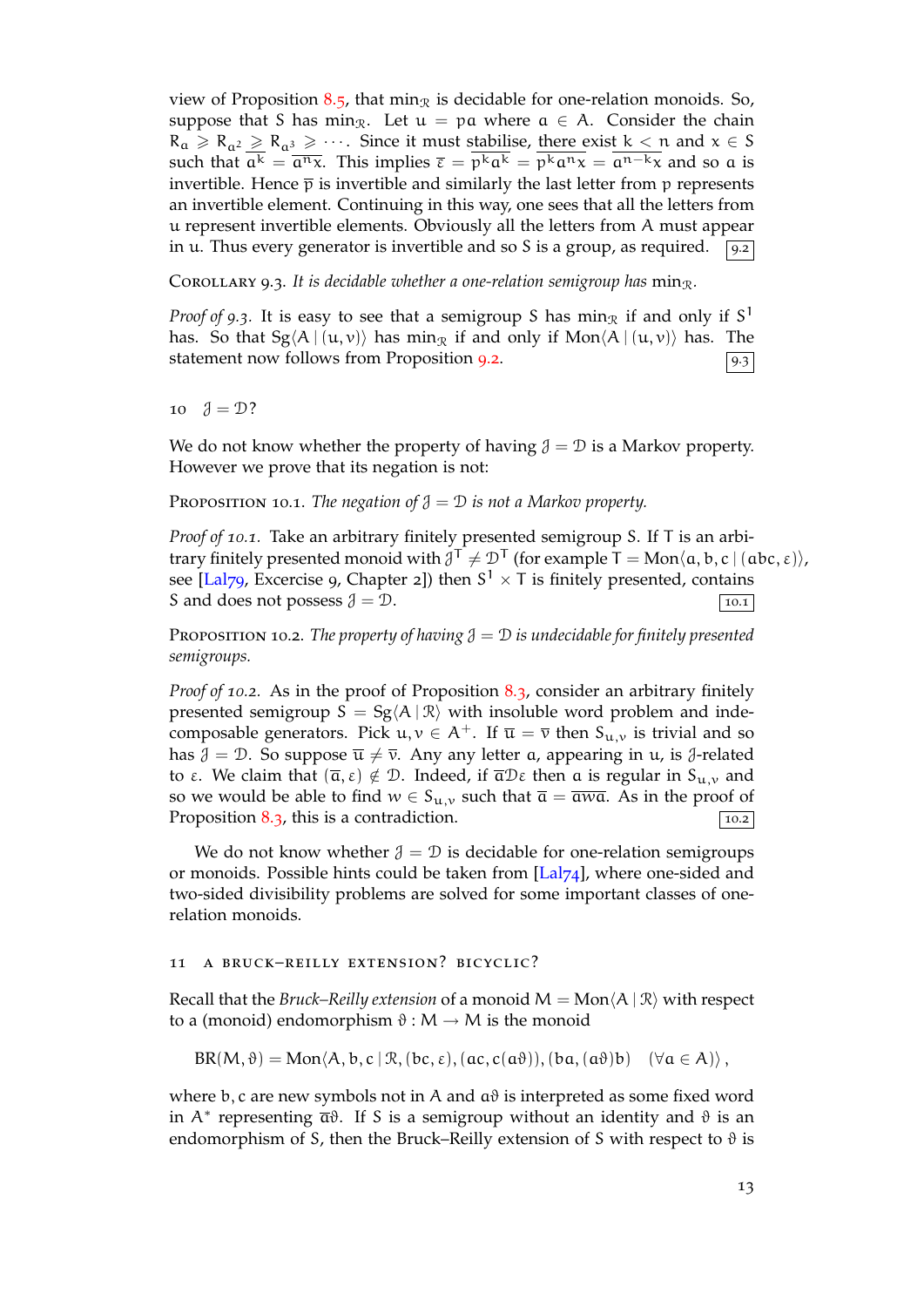defined to be  $BR(S^1, \vartheta^*)$ , where  $\vartheta^* : S^1 \to S^1$  is defined by  $s \mapsto s\vartheta$  for all  $s \in S$ and 1 → 1. The bicyclic monoid B is the Bruck–Reilly extension of the trivial monoid:

$$
B = \text{Mon}\langle b, c \mid (bc, \varepsilon) \rangle.
$$

Note that any semigroup S embeds into any of its Bruck–Reilly extensions. If W is a set of canonical forms for M, then the set  $\{c^k w b^n : k, n \ge 0, w \in$ W<sub>i</sub> forms the canonical forms for BR(M,  $\vartheta$ ). It turns out that BR(M,  $\vartheta$ ) is isomorphic to the semigroup of triples  $(k, m, n)$  (where  $k, n \geq 0$  and  $m \in M$ ) subject to the multiplication

$$
(k, m_1, n) \cdot (p, m_2, q) = (k - n + r, (m_1 \vartheta^{r - n})(m_2 \vartheta^{r - p}), q - p + r),
$$

where  $r = max(n, p)$ .

Let  $\mathfrak P$  be the property of being a Bruck–Reilly extension.

<span id="page-13-0"></span>PROPOSITION 11.1. *Neither*  $\mathfrak{P}$  *nor*  $\neg \mathfrak{P}$  *is a Markov property.* 

*Proof of 11.1.* Let S be a finitely presented semigroup. Then S embeds into S *∗*<sub>S</sub> N, which is finitely presented and  $\neg$ **φ**, for the latter semigroup has no identity. On the other hand, S embeds into  $BR(S^1, \vartheta^*)$  which is manifestly  $\mathfrak{P}.$  11.1

Nonetheless,  $\mathfrak P$  is undecidable for the general finitely presented semigroups.

<span id="page-13-1"></span>PROPOSITION 11.2. For finitely presented semigroups,  $\mathfrak P$  *is undecidable.* 

*Proof of 11.2.* Let  $S = Sg \langle A | R \rangle$  be a finitely presented semigroup with unsolvable word problem. Pick  $u, v \in A^+$  and construct

 $S_{u,v,x,y} = \text{Mon}\langle A,c,d,x,y \mid \mathcal{R},(\mathsf{xy},\varepsilon),(\mathsf{cud},\varepsilon),(\mathsf{bcvd},\mathsf{cvd})$  where  $b \in A \cup \{c,d\}\rangle$  $= S_{u,v} *_{M} \text{Mon}\langle x,y \mid (xy,\varepsilon) \rangle$ .

We will now prove that  $S_{u,v,x,y}$  is a Bruck–Reilly extension precisely when  $S_{u,v}$  is trivial (in which case  $S_{u,v,x,y}$  is the bicyclic monoid). The sufficiency is obvious.

Suppose now that  $S_{u,v}$  is not trivial and  $S_{u,v,x,y}$  is a Bruck–Reilly extension BR(M,  $\vartheta$ ) so that every element is a triple  $(t^k, m, r^n)$  such that  $rt = \varepsilon$ and  $\langle r, t \rangle$  is the bicyclic monoid, and  $m \in M$ . Since  $xy = \varepsilon$ , we obtain that  $x = (1, m_1, r^k)$  and  $y = (t^k, m_2, 1)$  for some  $k \ge 0$  and  $m_1, m_2 \in M$  with  $m_1 m_2 = 1_M$ . We have two cases to consider:

*Case* 1.  $k > 0$ . Let w represent a canonical form in the free product for  $(t, 1_M, r)$ . Then since  $(t, 1_M, r) \cdot (t^k, m_2, 1) = (t^k, m_2, 1)$ , we have that  $wy = y$ . Thus  $w \in \text{Mon}\langle x, y | (xy, \varepsilon) \rangle$  and either  $w = \varepsilon$  or  $w = yx$ . The first case is impossible, for w does not represent  $\varepsilon$ . Hence  $yx = w = (t, 1_M, r)$ . On the other hand,  $yx = (t^k, m_2m_1, r^k)$ . So that  $k = 1$  and  $m_2m_1 = 1_M$ . Note that  $1_M = \varepsilon$ .

We also have that there are no invertible elements in  $S_{u,v}$  except  $\varepsilon$ . Indeed, in every chain of transitions from  $\varepsilon$  to a word p there can be used only the relations from  $\mathcal{R} \cup \{ (cud, \varepsilon) \}$ . Hence, if  $p \neq \varepsilon$ , then p starts with c, ends with d and the corresponding subsequence of c's and d's in p forms the correct bracketing sequence. Thus if  $\overline{w_1w_2} = \overline{w_2w_1} = \overline{\epsilon}$  and  $\overline{w_1} \neq \overline{\epsilon}$ , then  $|w_1|_c >$  $|w_2|_c$  and  $|w_2|_c > |w_2|_c$ , a contradiction.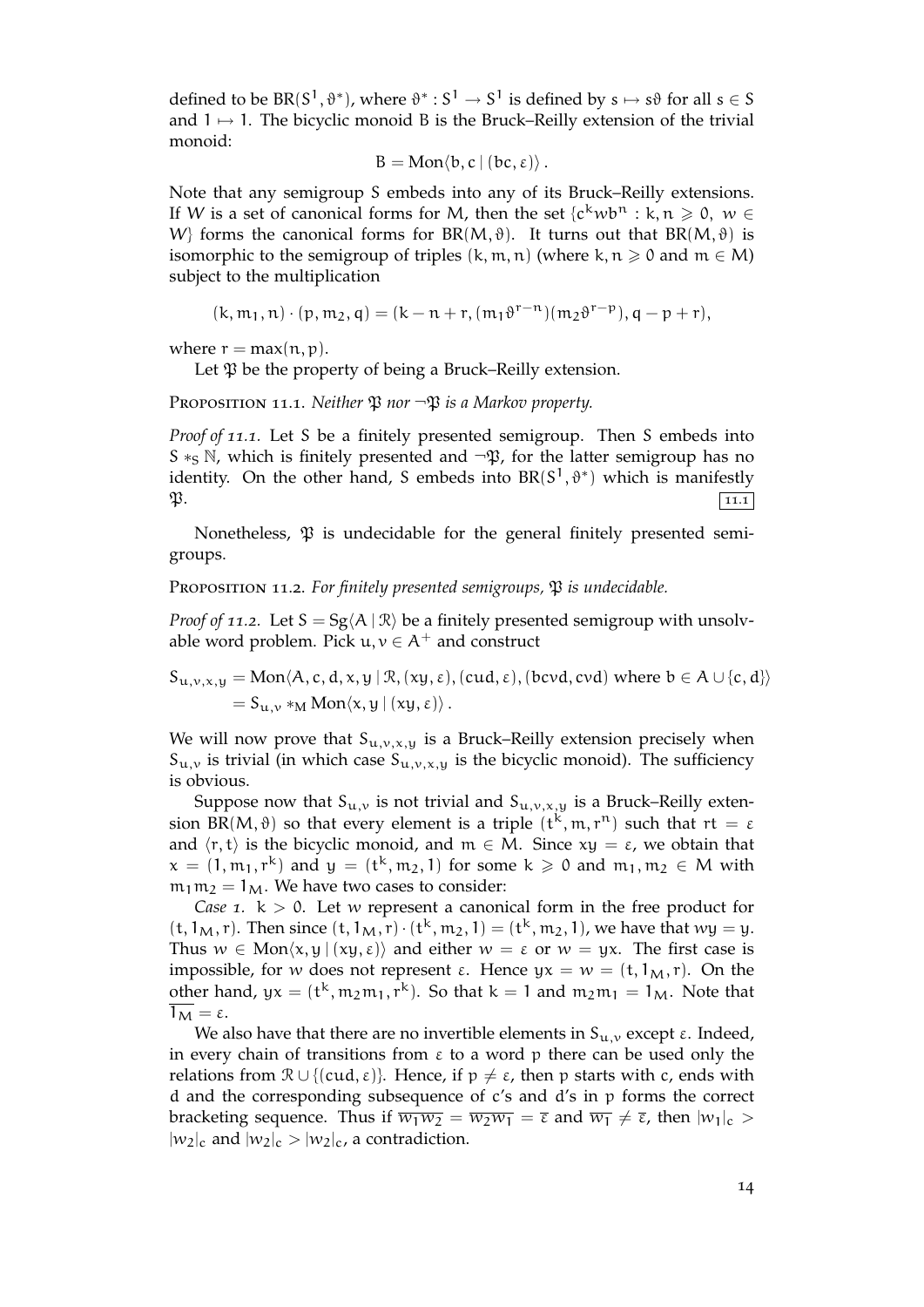Now, in both components  $S_{u,v}$  and Mon $\langle x, y | (xy, \varepsilon) \rangle$  there are no invertible elements except  $\varepsilon$ , hence  $S_{u,v,x,y}$  does not have invertible elements but  $\varepsilon$ . Hence  $m_1 = m_2 = 1$ . So,  $x = (1, 1, r)$  and  $y = (t, 1, 1)$ . Thus  $yx = (t, 1, r)$ . Since  $S_{u,v}$  is not trivial, we have that M is not trivial (otherwise  $S_{u,v,x,y}$  would coincide with  $Mon\langle x, y | (xy, \varepsilon) \rangle$ ). Take  $m \in M \setminus \{1\}$ . Now,

$$
(\mathsf{t},\mathfrak{m}\vartheta,\mathfrak{r}) = (\mathsf{t},1,\mathfrak{r}) \cdot (1,\mathfrak{m},1) = (1,\mathfrak{m},1) \cdot (\mathfrak{t},1,\mathfrak{r}).
$$

So, if  $w_0 = c_1 \cdots c_p$  is the normal form for  $(1, m, 1)$  then  $c_1 \in \langle x, y \rangle$ . Moreover, we have that yx $c_1 = c_1$ . Then  $c_1 = y^e x^f$  for some  $e \geqslant 1$  and  $f \geqslant 0$ . This implies that  $w_0$  represents  $(t^g, m', r^h)$  for some  $g \geqslant e$ , a contradiction.

*Case* 2.  $k = 0$ . Then we have  $x = (1, m_1, 1)$  and  $y = (1, m_2, 1)$  with  $m_1m_2 = 1_M$ . Notice that

$$
(1, m_2m_1, 1) \cdot (t, (m_2m_1)\vartheta, r) = (t, (m_2m_1)\vartheta \cdot (m_2m_1)\vartheta, r) = (t, (m_2m_1)\vartheta, r).
$$

Let  $w = c_1 \cdots c_p$  be the normal form for  $(t, (m_2m_1)\vartheta, r)$ . Since  $(1, m_2m_1, 1)$  = yx, we have that  $c_1, c_p \in \langle x, y \rangle$ . Now notice that  $(t, (m_2m_1)\vartheta, r)$  is an idempotent. Hence  $c_p c_1 = \varepsilon$  and so  $c_1 = y^n$  and  $c_p = x^n$  for some  $n \ge 1$ . So  $w = y^n w_0 x^n$  for some  $w_0$  which starts and ends with a component from  $S_{u,v}$ . Now,

$$
w_0 = x^n w y^n = (t, (\mathfrak{m}_1^n) \vartheta(\mathfrak{m}_2 \mathfrak{m}_1) \vartheta(\mathfrak{m}_2^n) \vartheta, r) = (t, (1_M) \vartheta, r) = (t, 1_M, r).
$$

Therefore  $yx \cdot w_0 = w_0 \cdot yx$ , a contradiction.

Thus the word problem for finitely presented semigroups reduces to the question of being  $\mathfrak P$  for finitely presented semigroups; thus the latter is unde- $\alpha$  cidable.

Remark 11.3. 'Being the bicyclic monoid' *is* a Markov property: for example, no non-trivial finitely presented group embeds into the bicyclic monoid.

<span id="page-14-0"></span>Proposition 11.4. *The bicyclic monoid admits a unique one-relation monoid presentation (up to relabelling of generators and exchanging the two sides of the defining relation), namely*  $Mon(b, c | (bc, \varepsilon))$ *.* 

<span id="page-14-1"></span>Before embarking on the proof, witness that this result implies that it is decidable whether a one-relation monoid is the bicylic monoid.

*Proof of 11.4.* Let  $\mathfrak{S} = \text{Mon} \langle A \mid (\mathbf{u}, \mathbf{v}) \rangle$  be a presentation for the bicyclic monoid B.

If both u and v come from  $A^+$ , then the identity of B would not be possible to decompose in a non-trivial way, a contradiction.

So assume that  $v = \varepsilon$ . The alphabet A must contain at least two symbols. Furthermore, all the letters from A appear in  $u$ , since otherwise  $\mathfrak S$  would present a proper free product, which is a contradiction. If  $|A| > 2$ , by the Freiheitssatz for one-relation monoids [SW83], we have that any two elements of A generate a free submonoid of B. But from Descalço and Ruškuc's description of all subsemigroups of B  $[DR_{05}]$ , it follows that B does not contain a 2-generated free subsemigroup. Therefore A is a 2-set.

Suppose that  $A = \{b, c\}$ . Assume [withou](#page-21-11)t loss of generality that  $u = pc$ . Clearly,  $p \neq \varepsilon$ . If p starts with c then c is right- and left-invertible and, since the only invertible element in B is [the id](#page-20-8)entity, B is monogenic, which is a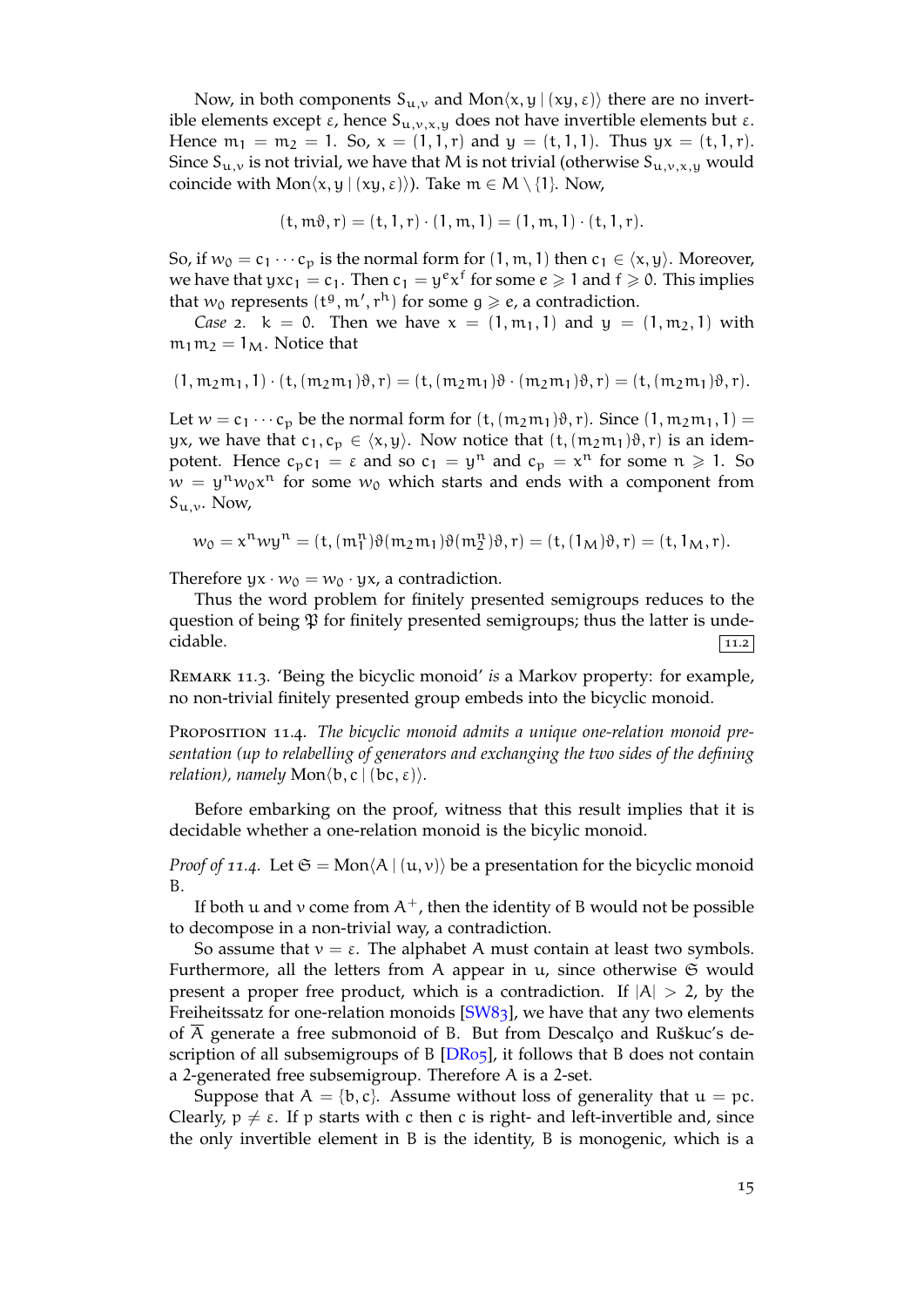contradiction. So  $p = bq$  for some  $q \in A^*$  and the relation has the form (bqc, ε). Since the monoid presentation Mon*⟨*b, c | (bqc, ε)*⟩* presents B, the group presentation  $Gp\langle b, c \mid (bqc, \varepsilon) \rangle$  presents  $\mathbb{Z}$  [CP61, Corollary 1.32].

Suppose that u is not of the form  $b^k c^n$  where  $k, n \geq 0$ . Then  $u =$  $b^{k_1}c^{n_1} \cdots b^{k_s}c^{n_s}$  for some  $k_i, n_i \geq 1$ . By [LS77, Lemma V.11.8],  $\mathbb{Z} = \text{Gp}\langle b, c \mid (bqc, \varepsilon)\rangle$ has a presentation  $\mathfrak{H} = \text{Gp}\langle x, y \mid (y^{l_1}x^{m_1} \cdots y^{l_t}x^{m_t}, \varepsilon) \rangle$  for some  $t \geqslant s, l_i, m_i \in$  $\mathbb{Z} \setminus \{0\}$ , and such that either x or y has zero exp[onent](#page-20-7) sum. But in this case,  $\mathfrak H$  will present an HNN-extension of a non-trivial group (see [LS77, Chapter IV.5]), and so cannot be  $\mathbb{Z}$ , which is a [contra](#page-21-10)diction.

Thus  $u = b^k c^n$  for some k,  $n \in \mathbb{N}$ . The aim is now to complete the proof by proving that  $k = n = 1$ .

Suppose that  $n > 1$ . Then c<sup>n</sup>b<sup>k</sup> and cb<sup>k</sup>c<sup>n−1</sup> are idempo[tents a](#page-21-10)nd, so since B is an inverse monoid, must commute. Therefore

 $\overline{c^n b^k}$  $= \overline{cb^k c^n c^{n-1} b^k}$  (by the defining relation  $(b^k c^n, \varepsilon)$ )  $=\overline{cb^kc^{n-1}c^nb^k}$  $=\overline{c^n b^k cb^k c^{n-1}}$  (by the commutativity of the idempotents).

But  $(\{b, c\}, (b^k c^n, \varepsilon))$  is a confluent rewriting system and  $c^n b^k$  and  $c^n b^k c b^k c^{n-1}$ are in normal forms but not equal: this is a contradiction. Therefore  $n = 1$ . Analogously, one can prove that  $k = 1$ .

The following result follows from the proof of Proposition 6.5:

Corollary 11.5. *A one-relation semigroup is never a Bruck–Reilly extension.*

<span id="page-15-0"></span>We conjecture that a one-relation monoid is a Bruck–Reilly [exte](#page-5-0)nsion if and only if it is the bicyclic monoid.

## 12 simple? bisimple? semisimple?

Recall that a semigroup S is *simple* if it has no ideals other than S itself; it is *bisimple* if it consists of a single D-class. A semigroup S with a zero 0 is 0-simple if  $S^2 \neq \{0\}$  and its only ideals are S and  $\{0\}$ . It is *semisimple* if every principal factor of S is 0-simple or simple. For further information about these notions we refer the reader to [CP61].

PROPOSITION 12.1. *Neither simplicity nor non-simplicity is a Markov property; nonbisimplicity is not a Markov property.*

<span id="page-15-1"></span>Proof of 12.1. Every semigroup [S](#page-20-7) embeds into the non-simple semigroup  $S^0$ . Thus neither non-simplicity nor non-bisimplicity is a Markov property.

On the other hand, every semigroup S embeds into the Bruck–Reilly extension BR( $S^1$ ,  $\vartheta$ ), where  $\vartheta$  :  $S^1 \to S^1$  is the trivial endomorphism:  $s\vartheta = 1$  for all  $s \in S^1$ . Since  $S^1$  $\vartheta$  is contained in the group of units of  $S^1$ , the extension BR( $S^1$ , $\vartheta$ ) is simple [How95, Proposition 5.6.6(1)].

The question on whether bisimplicity is a Markov property remains open.

<span id="page-15-2"></span>Proposition 12.2. *[Simplicity](#page-21-14) is undecidable for finitely presented semigroups.*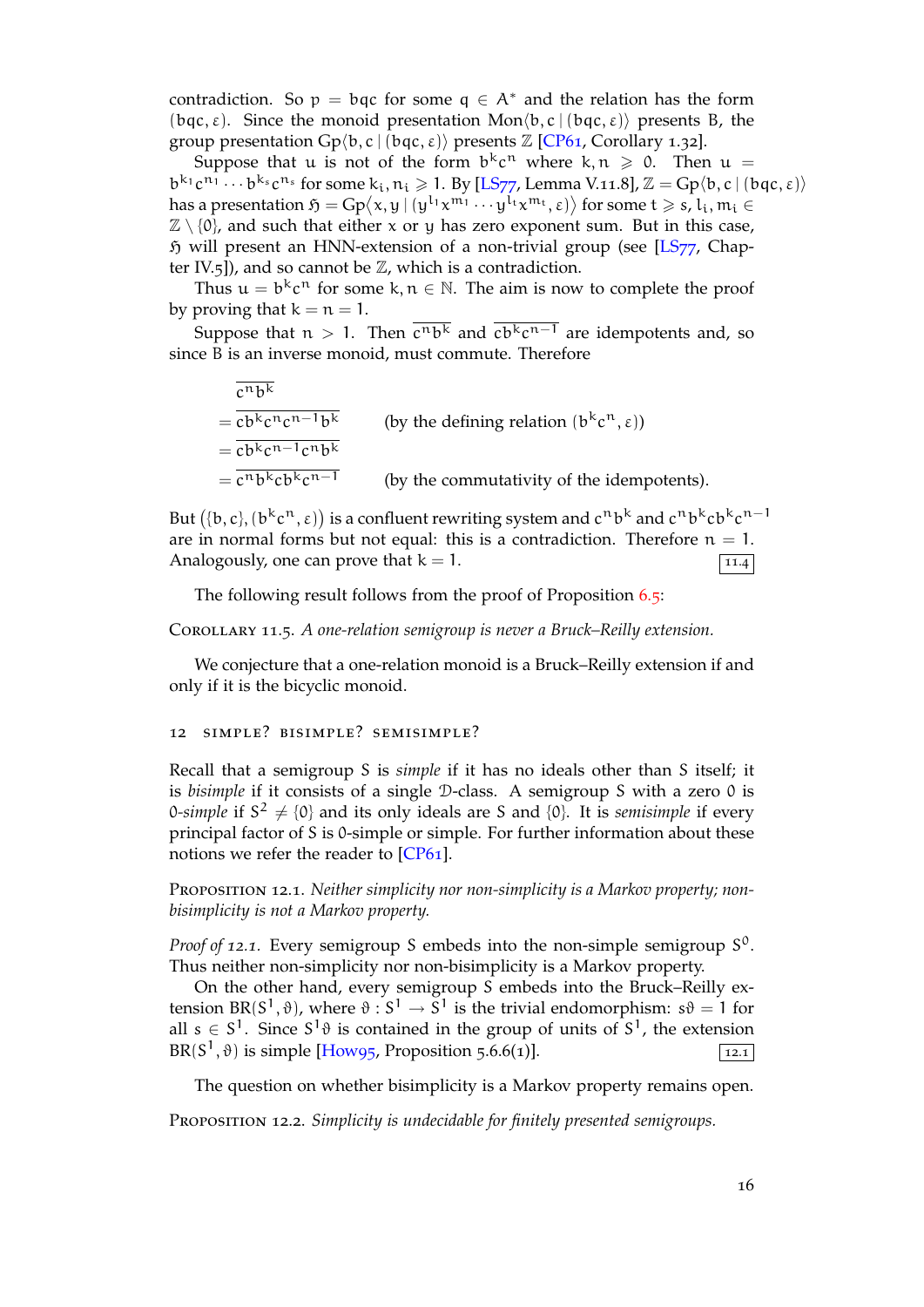*Proof of 12.2.* Let S be a finitely presented group with unsolvable word problem and let  $S = Mon\langle A | \mathcal{R} \rangle$  be a finite monoid presentation for S. Pick  $v \in A^+$ and consider the monoid  $S_{\varepsilon,\nu}$ . Let  $I_{\varepsilon,\nu} = S_{\varepsilon,\nu} c \nu dS_{\varepsilon,\nu}$ . If  $\overline{\varepsilon} = \overline{\nu}$ , then  $S_{\varepsilon,\nu}$  is trivial and so simple.

So let  $\overline{\epsilon} \neq \overline{\nu}$ . We will prove that  $\overline{\epsilon} \notin I_{\epsilon,\nu}$ , which will yeild that S is nonsimple. So, assume that  $\overline{\varepsilon} \in I_{\varepsilon,\nu}$ . Then there exist p, q such that  $\overline{\overline{\text{p}}\text{cvd}\overline{\text{q}}} = \overline{\varepsilon}$ . Then  $\text{cvd}\overline{q} = \overline{\epsilon}$  and so  $\overline{a} = \overline{a}\text{cvd}q = \text{cvd}q = \overline{\epsilon}$  for all  $a \in A \cup \{c, d\}$ , a contradiction.

Thus the word problem for finitely presented groups reduces to the question of simplicity for finitely presented semigroups.  $\boxed{12.2}$ 

Recall that if S is semisimple and I is an ideal in S then every ideal in I is an ideal in S, see  $[CP61,$  Theorem 2.41].

Proposition 12.3. *Neither semisimplicity, nor non-semisimplicity, is a Markov property.*

<span id="page-16-2"></span>*Proof of 12.3.* Let S [be a](#page-20-7) finitely presented semigroup. Then S embeds into the simple finitely presented semigroup  $BR(S^1, \vartheta)$ , where  $s\vartheta = 1$  for all  $s \in S$ [How95, Proposition 5.6.6(1)]. It remains to note that every simple semigroup is semisimple.

Let T be any non-semisimple finitely presented monoid (for example  $T =$  $\mathbb{N}_0$ : it has an ideal  $\{2, 3, \dots\}$ , in which  $\{3, 5, 6, 7, \dots\}$  is an ideal, and in T not). [Then a fi](#page-21-14)nitely presented semigroup  $S^1 \times T^1$  contains S and is not semisimple. 12.3

Proposition 12.4. *Semisimplicity is undecidable for finitely presented semigroups.*

*Proof of* 12.4. Let  $S = Sg(A | \mathcal{R})$  be any finitely presented semigroup with insoluble word problem. Pick  $u, v \in A^+$ . If  $\overline{u} = \overline{S_{0}}$  is trivial and  $S_{u,v}$  is trivial and so semisimple.

<span id="page-16-3"></span>So let  $\overline{u} \neq \overline{v}$ . Consider the ideal  $I = S_{u,v} c dS_{u,v}$  in  $S_{u,v}$ . Take the ideal  $J = I \overline{c} dI$  in I. We will prove that  $c^2 d \notin J$  and this will complete the proof. Suppose that  $c^2d \in J$ , i.e.  $c^2d \in \overline{X^*cdX^*cdX^*cdX^*}$  where  $X = A \cup \{c, d\}$ . By a straightforward induction on lengths of chains, it follows that any chain of transitions starting from  $c^2d$  cannot lead to a word with a factor  $cpd$  such that  $\bar{p} = \bar{v}$ . Take now any chain  $c^2d = w_0 \to w_1 \to \cdots \to w_{k-1} \to w_k$  to a word  $w_k$  of the form  $p_1$ cdp<sub>2</sub>cdp<sub>3</sub>cdp<sub>4</sub> with shortest possible length. Without loss of generality we may assume that  $p_1, p_2$  and  $p_3$  do not contain the factor cd. Each transition in this chain corresponds to a relation from  $\mathcal{R} \cup \{ (cud, \varepsilon) \}$ . Hence the transition  $w_{k-1} \rightarrow w_k$  can be only the deletion of cud from a subword ccudd of  $w_{k-1}$  which leads to some of first three factros cd appearing in  $w_k$ . By the same method as in the proof of Proposition 8.3 it is easy to provide a chain from  $c^2$ d to p<sub>1</sub>cdp<sub>2</sub>cdp<sub>3</sub>cdp<sub>4</sub> of length less than k.  $\sqrt{12.4}$ 

In the proof of Proposition 10.2, if  $S_{u,v}$  is non-trivial, then  $\overline{a}$  does not lie in the same D-class as the identity and so  $S_{u,v}$  is bisi[mpl](#page-8-0)e if and only if it is trivial.

#### Corollary 12.5. *Bisimplicity is [unde](#page-12-2)cidable for finitely presented semigroups.*

<span id="page-16-1"></span><span id="page-16-0"></span>We do not know whether it is decidable for one-relation monoids to be simple (or bisimple). A one-relation semigroup is simple or bisimple if and only if it is a group: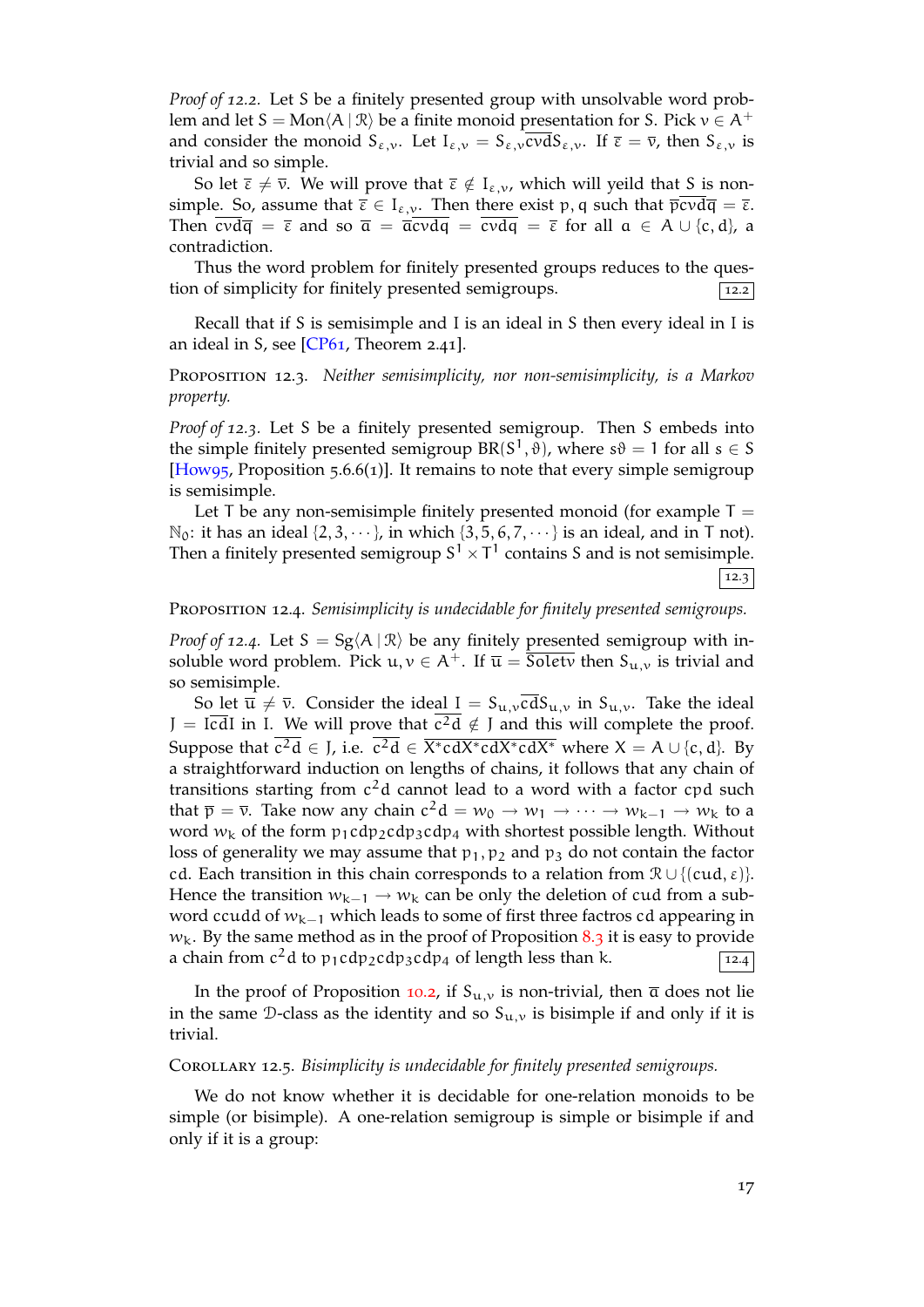Corollary 12.6. *It is decidable whether a one-relation semigroup is simple, and whether it is bisimple.*

*Proof of 12.6.* For a non-trivial semigroup S to be simple (respectively, bisimple), each of its elements must be decomposable. Thus S<sup>2</sup> = S and S is a group by Corollary 5.3. So S is simple (respectively, bisimple) if and only if  $S^{\tilde{2}} = \tilde{S}$ , which is decidable.  $\vert$  12.6  $\vert$  12.6  $\vert$  12.6

The question of semisimplicity for one-relation semigroups and monoids remains ope[n. Th](#page-4-2)e following is a partial result:

PROPOSITION 12.7. Let  $S = Sg\langle A | (u, v) \rangle$  *where*  $|u|, |v| \geq 2$  *and*  $|A| \geq 2$ . Then S is *not semisimple.*

*Proof of 12.7.* Suppose, with the aim of obtaining a contradiction, that S is semisimple. Let  $a \in A$ . Let  $I = S^1 \overline{a} S^1$ ; then I is an ideal of S. Let  $J = I^1 \overline{a} I^1$ ; then J is an ideal of I. Therefore J is an ideal of S.

Let  $b \in A - \{a\}$ . Now,  $\overline{a} \in J$  and so  $\overline{ab} \in J$  (since J is an ideal). So there are words  $p, q \in (A^*aA^*) \cup \{\epsilon\}$  with  $\overline{paq} = ab$ . Since  $q \neq b$ , a sequence of transitions must lead from  $paq$  to  $ab$ . But  $u$  and  $v$  are of length at least 2, so either  $u = ab$  or  $v = ab$ ; assume, without loss of generality  $u = ab$ .

Similarly,  $ba \in J$  for any  $b \in A$ , which forces  $v = ba$ , and, furthermore,  $|A| = 2$  (otherwise S would split into a semigroup free product with one factor being a free semigroup, and so would not be semisimple). Thus

$$
S = Sg\langle A | (ab, ba) \rangle = \mathbb{N}_0 \times \mathbb{N}_0 - \{(0, 0)\}.
$$

Let  $T = \{(x, y) : x \ge 2 \land y \ge 2\}$ ; then T is an ideal of S. Let  $U = T - \{(x, y) : x \ge 2 \land y \ge 2\}$  $x = 3 \vee y = 3$ . Then U is an ideal of T but not of S. Therefore S is not semisimple, which is a contradiction; this completes the proof.  $\boxed{12.7}$ 

#### 13 a proper direct product?

A semigroup S is a proper direct product if S *≃* T *×* U for some *non-trivial* semigroups T and U.

Proposition 13.1. *Neither the property of being a proper direct product, nor its negation, is a Markov property.*

<span id="page-17-0"></span>*Proof of 13.1.* Let S be a semigroup. Then S embeds into the direct product S <sup>1</sup> *<sup>×</sup>* <sup>M</sup>, where <sup>M</sup> is a non-trivial finitely presented monoid. Thus 'being a proper direct product' is not a Markov property.

In addition, S embeds into  $S \ast_S N$ , which is not a proper direct product. Thus 'not being a proper direct product' is not a Markov property.  $\boxed{13.1}$ 

Proposition 13.2. *It is undecidable whether a finitely presented monoid is a proper direct product.*

<span id="page-17-1"></span>*Proof of 13.2.* Take an arbitrary monoid  $M = Mon \langle A | R \rangle$  with insoluble word problem. Pick  $u, v \in A^*$  and construct the semigroup

$$
S'_{u,v} = Mon\langle A, c, d, x, y | R, (cud, \varepsilon), (xy, yx), (acvd, cvd) \forall a \in A \cup \{c, d\}\rangle
$$
  
 
$$
\simeq S_{u,v} *_{M} (N_0 \times N_0)
$$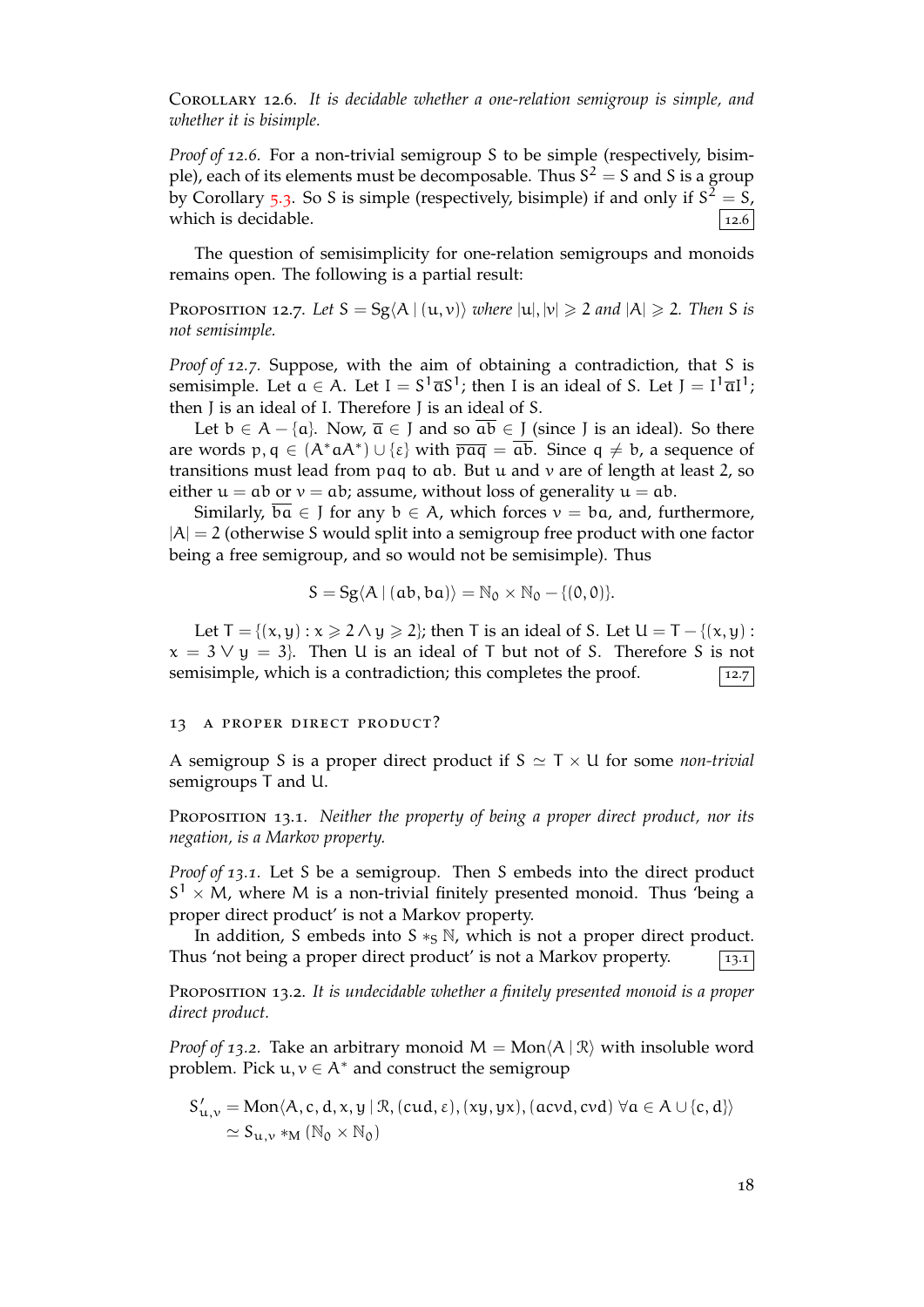If  $\overline{u} = \overline{v}$  then  $S'_{u,v}$  is isomorphic to the direct product  $\mathbb{N}_0 \times \mathbb{N}_0$ . If  $\overline{u} \neq \overline{v}$  then  $S'_{u,v}$  is a [monoid] free product of two non-trivial semigroups and so cannot be a proper direct product.  $\boxed{13.2}$ 

Proposition 13.3. *It is decidable whether a one-relation semigroup is a proper direct product.*

<span id="page-18-0"></span>*Proof of 13.3.* Suppose a one-relation semigroup S is a proper direct product  $S = U \times V$ . Since S is finitely generated [RRW98, Theorem 2.1], this implies that  $U^2 = U$  and  $V^2 = V$ . Thus  $S^2 = S$ .

So, to decide whether a one-relation semigroup is a proper direct product, first apply Proposition 5.1 to check that  $S^2 = S$ . By Corollary 5.3, S is a finite cyclic group; whether this is a prope[r direct p](#page-21-15)roduct reduces to checking whether its order is other than a power of a prime number.  $\sqrt{13.3}$ 

14 a proper free p[rod](#page-4-1)uct?

A semigroup S is a proper [semigroup] free product if it is the semigroup free product of some semigroups T and U; it is a proper [monoid] free product if it is the monoid free product of two non-trivial monoids T and U.

Proposition 14.1. *Neither the property of being a proper (semigroup) free product, nor its negation, is a Markov property.*

<span id="page-18-1"></span>*Proof of 14.1.* The proof is analogous to that of Proposition 13.1.  $\boxed{14.1}$ 

The different notions of semigroup and monoid free products require two separate results:

Proposition 14.2. *It is undecidable whether a finitely present[ed mo](#page-17-0)noid is a proper (monoid) free product.*

*Proof of 14.2.* Take an arbitrary monoid  $S = Mon\langle A | R \rangle$  with insoluble word problem. Pick  $u, v \in A^*$  and construct the semigroup

$$
S'_{u,v} = Mon\langle A, c, d, x | \mathcal{R}, (cud, \varepsilon), (x^2, x), (acvd, cvd) \; \forall a \in A \cup \{c, d\} \rangle
$$
  
= S<sub>u,v</sub> \*<sub>M</sub> Mon $\langle x | (x^2, x) \rangle$ .

If  $\overline{u} = \overline{v}$  then  $S'_{u,v} \simeq \text{Mon}\langle x | x^2 = x \rangle$  and so is not a proper free product. If  $\overline{u} \neq \overline{v}$  then  $S_{u,v}$  is non-trivial and so  $S'_{u,v}$  is a proper free product.  $\boxed{14.2}$ 

Proposition 14.3. *It is undecidable whether a finitely presented semigroup is a proper (semigroup) free product.*

<span id="page-18-2"></span>*Proof of 14.3.* Take an arbitrary monoid  $S = Mon\langle A | R \rangle$  with insoluble word problem. Pick  $u, v \in A^*$  and let

$$
H=S_{u,\nu}\times Sg\big\langle e,f\,|\,(e^2,e),(f^2,f)\big\rangle
$$

By [RRW98, Theorem 3.5], H is finitely presented. If  $\overline{u} = \overline{v}$  then  $S_{u,v}$  is trivial and  $H \simeq Sg\langle e, f | (e^2, e), (f^2, f) \rangle$ , which is a proper free product. If  $\overline{u} \neq \overline{v}$  then H is a proper direct product and therefore not a proper free product.  $\boxed{14.3}$ 

<span id="page-18-3"></span>Pr[oposition](#page-21-15) 14.4. *It is decidable whether a one-relation semigroup is a proper (semigroup) free product.*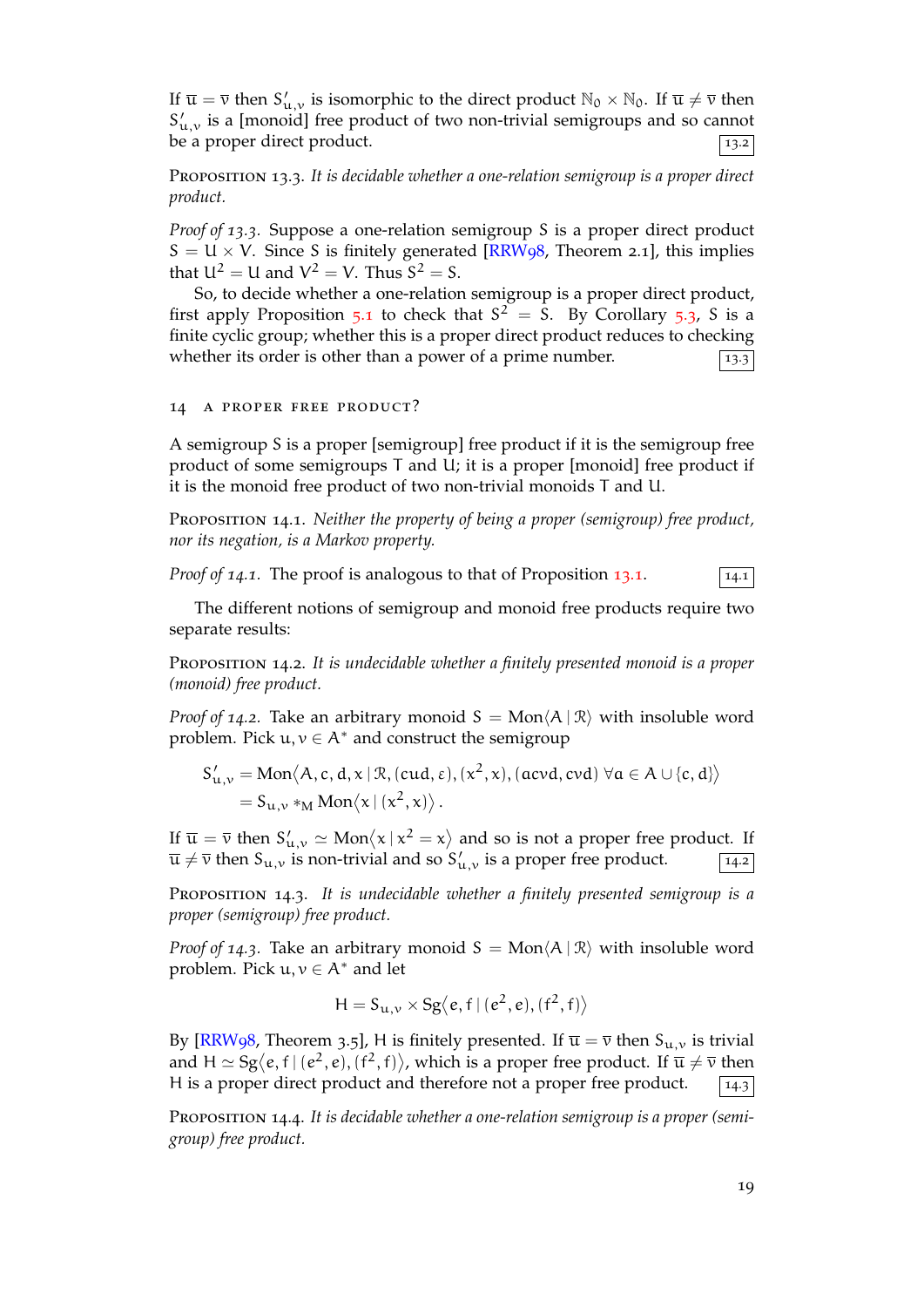*Proof of* 14.4. The aim is to prove that  $S = Sg\langle A | (u, v) \rangle$  (where  $|u| \le |v|$ ) is a proper free product if and only if one of the following three conditions holds:

- 1. A contains letters which appear in neither  $u$  nor  $v$ ,
- 2.  $u \in A$ ,  $v \in (A \setminus \{u\})^+$  and  $|A| \geq 3$ ,
- 3.  $u = v$  and  $|A| \ge 2$ .

The sufficiency of any one of these three conditions is clear. Assume that  $u \neq v$ , every letter in A appears in at least one of u and v, and that S is a proper free product T  $*_S U$ . If  $|u|, |v| \geq 2$  then every letter from A is indecomposable and so lies in one of the two free factors T and U. Let  $u = u'u''$  and  $v = v'v''$ where u *′* and v *′* are the maximal prefixes of u and v such that u*′* and v *′* lie in the same free factor, which we assume without loss of generality to be T. (Note that u *′′* and v *′′* may be empty.) Then, from normal forms for free products,  $u' = v'$  and  $u'' = v''$ . But no sequence of transitions can lead from  $u'$  to  $v'$ and  $u''$  to  $v''$  unless these words are equal. So  $u = v$ , which is a contradiction.

Therefore  $u = a$ . If v contains the letter a then, again by normal forms for free products, it must coincide with the word a, which is a contradiction. So that  $v \in (A \setminus \{a\})^+$  and we are done.

The correspondent question on when a one-relation monoid is a proper monoid free product remains open.

#### 15 hopfian?

A semigroup S is *hopfian* if any surjective endomorphism of S is injective and thus an automorphism.

## Proposition 15.1. *Neither hopficity nor non-hopficity is a Markov property.*

<span id="page-19-0"></span>*Proof of 15.1.* Consider an arbitrary finitely presented semigroup S. Let T be a non-hopfian semigroup. Then S embeds into S<sup>∗</sup><sub>S</sub>T, which is non-hopfian since any non-injective surjection from T onto itself can be extended in a natural way to a non-injective surjection from S <sup>∗</sup>S T onto itself.

Let S be presented by  $Sg\langle A | \mathcal{R} \rangle$ , where  $A = \{a_1, \ldots, a_n\}$ . Let  $C = \{c, d\}$  and in each relation from  $\Re$  replace each letter  $a_i$  with cd<sup>1</sup> and denote the resulting relations by R *′* . Let T be the semigroup Sg*⟨*C | R*′ ⟩*. Notice that, since c and d are indecomposable in T, the only non-trivial surjective endomorphism  $\vartheta$  of T onto itself could be those which is given by  $c \mapsto d$  and  $d \mapsto c$ , but then  $\vartheta^2$ would be the identity mapping and so  $\vartheta$  is injective. Hence T is hopfian. It remains to note that the subsemigroup in T, generated by  $\{cd^i: 1 \leqslant i \leqslant n\}$ , is isomorphic to S.  $\boxed{15.1}$ 

PROPOSITION 15.2. *Hopficity is undecidable for finitely presented semigroups.* 

*Proof of 15.2.* Consider the Baumslag-Solitar group  $B = \text{Gp}(x, y \mid (yx^3, x^2y))$ . Then the mapping  $\vartheta : B \to B$  extending  $\overline{x} \mapsto x^2$ ,  $\overline{y} \mapsto \overline{y}$  is a surjective endomorphism of B (see  $[LS77]$ ).

<span id="page-19-1"></span>Now consider an arbitrary finitely presented group G with insoluble word problem. Take any finite monoid presentation Mon $\langle A | R \rangle$  for G. Let  $S = G \times B$ . Choose  $v \in A^*$  and f[orm th](#page-21-10)e monoid  $S_{\varepsilon,v}$ .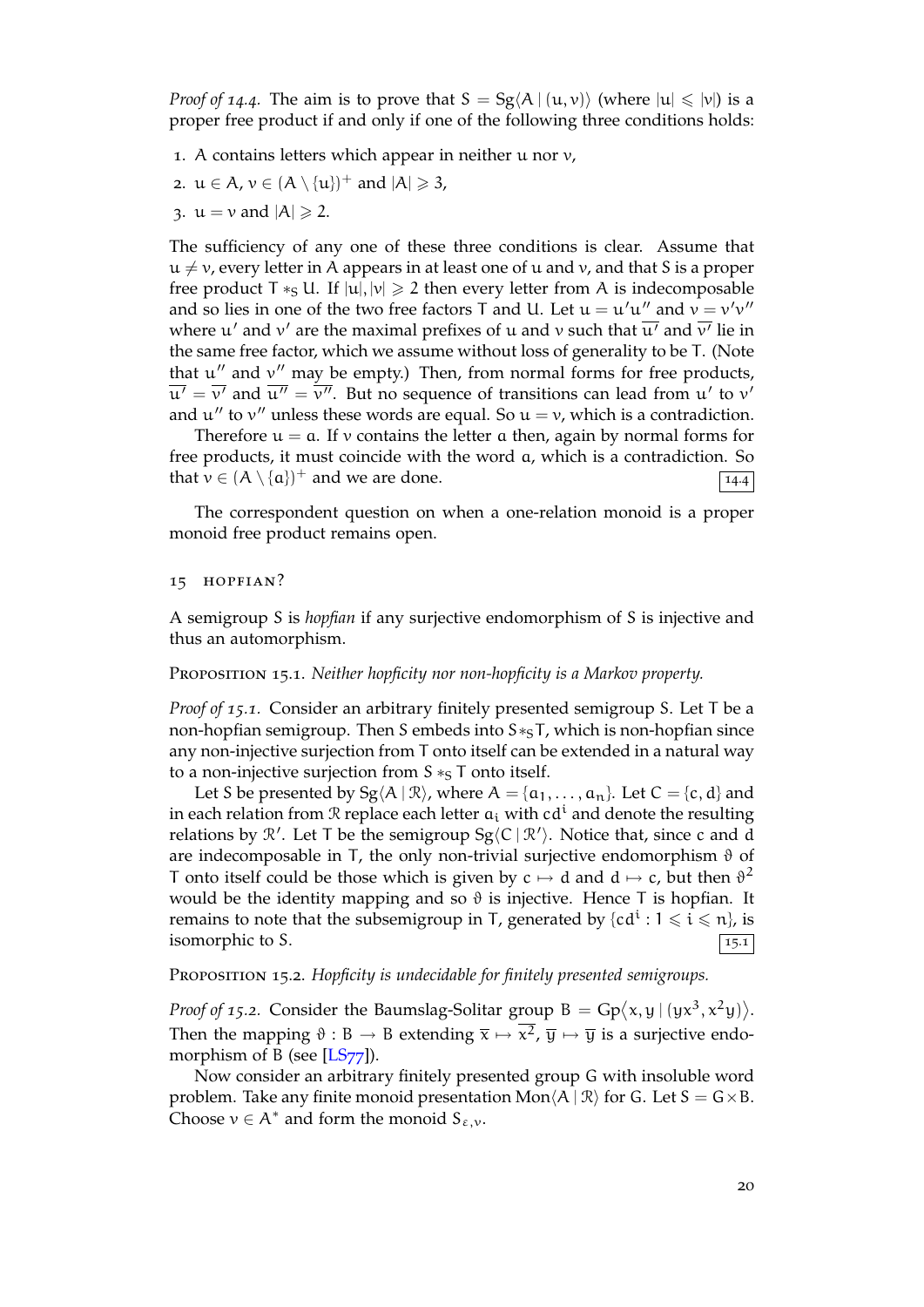Now, if  $\bar{v} = \bar{\varepsilon}$ , then  $S_{\varepsilon, v}$  is trivial and so hopfian. Suppose that  $\bar{v} \neq \bar{\varepsilon}$ . Then S embeds into S<sub>ε,v</sub>. Notice that S<sub>ε,v</sub> is generated by  $\overline{A} \cup \{c, d, x, x^{-1}, y, y^{-1}\}$ and define the mapping  $\vartheta^* : S_{\varepsilon,\nu} \to S_{\varepsilon,\nu}$  by extending  $\vartheta : B \to B$  by setting  $\overline{\mathfrak{a}}\vartheta^* = \overline{\mathfrak{a}}$  for  $\mathfrak{a} \in A \cup \{c, d\}$ . Then  $\vartheta^*$  is a surjective endomorphism of  $S_{\varepsilon,\nu}$ , but  $\vartheta^*$  is not injective since  $\vartheta$  is not injective on B. Thus, when  $\bar{v} \neq \bar{\epsilon}$ , the semigroup  $S_{\varepsilon,\nu}$  is non-hopfian.

Since the word problem for G is insoluble, hopficity is undecidable for finitely presented semigroups.  $\boxed{15.2}$ 

We conjecture that every one-relation monoid is hopfian.

#### 16 residually finite?

Proposition 16.1. *Residual finiteness is a Markov property.*

<span id="page-20-4"></span>*Proof of 16.1.* Let S be a finitely presented semigroup with unsolvable word problem. Then, since finitely presented residually finite semigroups have solvable word problem [Eva69], S cannot embed into a finitely presented residually finite semigroup.  $\boxed{16.1}$ 

For some partial results on the decidability of residual finiteness for onerelation monoids, se[e \[Lal](#page-20-9)74].

### acknowledgments

We thank the referee f[or the c](#page-21-3)omments which led to improvement of the paper.

#### **REFERENCES**

<span id="page-20-9"></span><span id="page-20-8"></span><span id="page-20-7"></span><span id="page-20-6"></span><span id="page-20-5"></span><span id="page-20-3"></span><span id="page-20-2"></span><span id="page-20-1"></span><span id="page-20-0"></span>

| [ADoo]              | S. I. Adyan and V. G. Durnev. Algorithmic problems for groups and semi-<br>groups. Uspekhi Mat. Nauk, 55(2(332)):3-94, 2000.                                                                                |
|---------------------|-------------------------------------------------------------------------------------------------------------------------------------------------------------------------------------------------------------|
| [ $Adj66$ ]         | S. I. Adjan. Defining relations and algorithmic problems for groups and<br>semigroups. Proceedings of the Steklov Institute of Mathematics, 85, 1966.<br>[Translated from the Russian by M. Greendlinger.]. |
| [AO87]              | S. Adyan and G. Oganesyan. On the word and divisibility problems for<br>semigroups with one relation. Mat. Zametki, 41(3):412-421, 1987.                                                                    |
| [BMo2]              | J. C. Birget and S. W. Margolis. A complete rewrite system and normal<br>forms for $(S)_{reg}$ . Semigroup Forum, 65(3):348-373, 2002.                                                                      |
| [BO93]              | R. V. Book and F. Otto. String-Rewriting Systems. Texts and Monographs in<br>Computer Science. Springer-Verlag, New York, 1993.                                                                             |
| [CP61]              | A. H. Clifford and G. B. Preston. The Algebraic Theory of Semigroups (Vol. I).<br>Number 7 in Mathematical Surveys. American Mathematical Society, Prov-<br>idence, R.I., 1961.                             |
| [DRo <sub>5</sub> ] | L. Descalço and N. Ruškuc. Subsemigroups of the bicyclic monoid. Inter-<br>nat. J. Algebra Comput., 15(1):37-57, 2005.                                                                                      |
| [Eva69]             | T. Evans. Some connections between residual finiteness, finite embeddabil-<br>ity and the word problem. <i>J. London Math. Soc.</i> (2), 1:399-403, 1969.                                                   |
| [Hig92]             | P. M. Higgins. Techniques of semigroup theory. Oxford Science Publications.<br>The Clarendon Press Oxford University Press, New York, 1992. With a<br>foreword by G. B. Preston.                            |